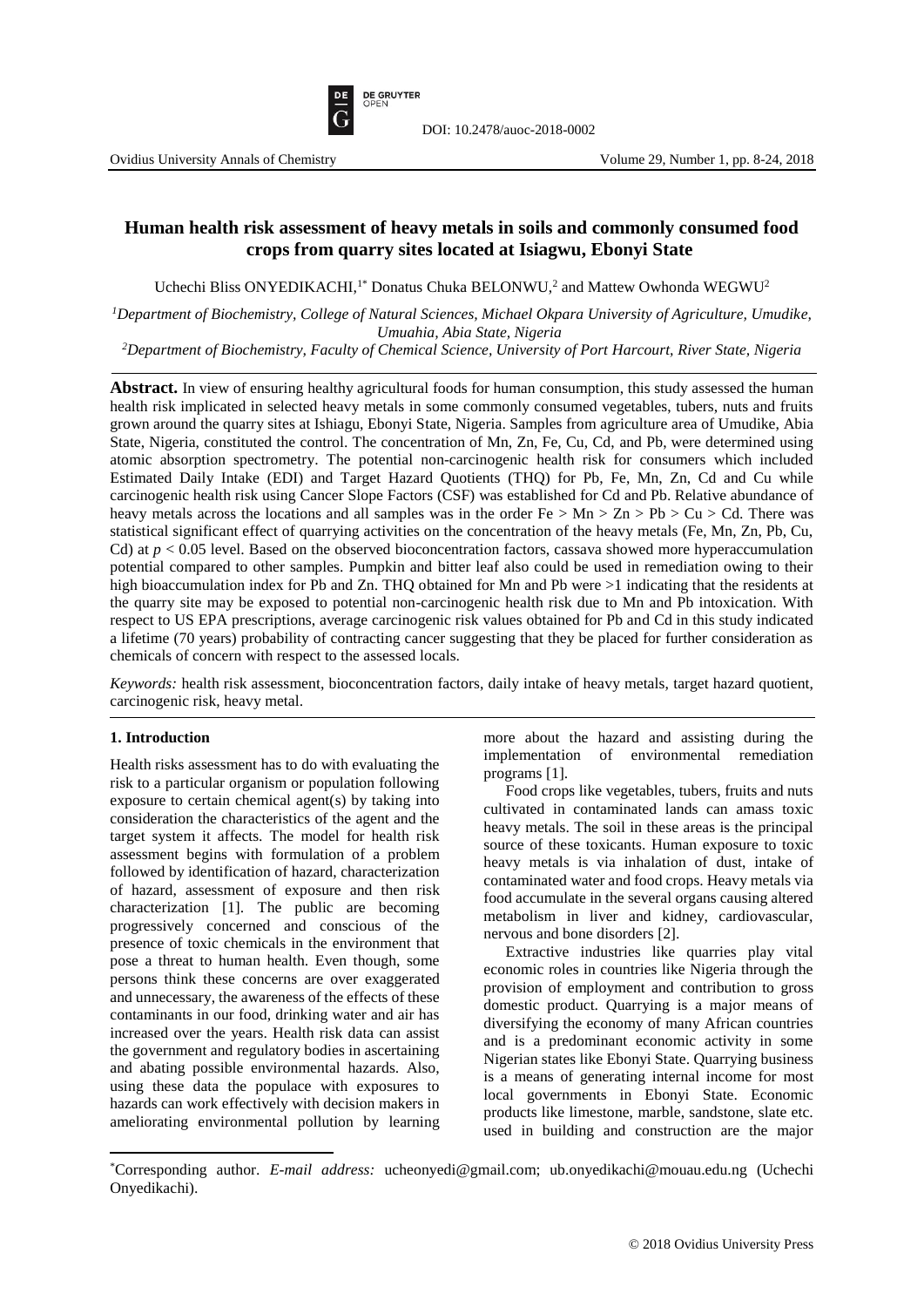products of quarrying and stone crushing industries like crush rock. Currently, there are over 130 small and medium scale quarrying industries employing over 3,000 workers in the state. The abundance of sedimentary rocks and increased demand for ceramics, building materials and granite has led to increased quarry sites, quarrying activities and consequent environmental pollution. Like other anthropogenic activities, quarrying significantly impact the environment and poses risk to human health both to workers at the mines and families who live around these areas [3].

Most farmlands in Ishiagu are situated close to the mining sites resulting in increased uptake of heavy metals by crops. This result in not only observable morphological and physiological changes in crops but also, increased risk of human intoxication [4]. It is therefore imperative to evaluate the concentration of heavy metals like lead, zinc, cadmium, iron etc. in edible plant tissues, since they are possible toxicological hazards from such site. This is the focus of present research.

Environmental pollution is a global challenge with enormous impact on human health. Ecological pollution is prevalent in densely populated and high industrialized metropolis. Human exposure to environmental contaminants has increased over the years thus the increase in global concerns on the effects of pollutants on human health. Some industries in the western world now adopt strategies to avoid environmental pollution as an integral aspect of their general plans [5].

Environmental pollution constitutes one of the most unsafe occurrences resulting from human activities and natural events. Metal mining, processing and smelting are common human activities with negative impact on the environment contributing to environmental pollution. High concentrations of heavy metals and metalloids accumulate at mine sites following the extraction of elements with economic value. This results to contamination of such environs with metals like As, Cd, Cr, Pb, Ni, Sb and Zn. Several studies have been conducted on heavy metal contamination of areas around mines. These studies are centered on methods for assessing the factors controlling the distribution, behavior and environmental impact of these contaminants with regards to both plant and human health [5].

The mining and processing of minerals release crushed wastes and tailings which can pose possible threats to the environment when exposed to further weathering. Anthropogenic pollution may result following the dispersal of these contaminants into the environment around mine by wind, water and other agents of denudation [6].

Heavy metals that find their way into the environment may be geo-accumulated or bioaccumulated thus it becomes important to understand the sources of heavy metals, the effect of their accumulation in soil, water and on plant system for risk assessment. Soils, food crops and sea food gotten from vicinities with close proximity to mine sites possess an abnormal elevated level of heavy metals and polycyclic aromatic hydrocarbons. The effect of environmental contamination will be more pronounced in areas with dense population [6]. Ingestion of food crops contaminated with heavy metals decreases the bioavailability of some essential nutrients. This can deplete the immunological response leading to gastrointestinal cancer, intrauterine growth retardation, impaired psychosocial facilities, etc. [7].

Polluted areas including lands and aquatic habitats can be cleaned up through the use of plants in a process known as phytoremediation. Such plants should have high translocation potentials and quick biomass production. This new technique for restoring polluted areas has received substantial consideration in recent times [8].

Despite the negative impact environmental pollution, the Nigerian government have not paid serious attention to environmental pollution and degradation [9]. An efficient environmental remediation will be dependent on assessment of the health risk considering several age groups and the joint effort of both government, regulatory bodies and voluntary service [5].

*Environmental implications of quarrying activities.* Rock and rock mineral exploitation activities are sources of additional heavy metals in soils. Blasting, crushing of rocks and use of explosives and heat to produce granite chips release particulate matter and dust of different metallic constituents from the machineries and blasting processes. Heavy metals are non-biodegradable, difficult to remove and on reaching the soil would accumulate by bonding to clay and organic colloids [10]. Extractive industries like quarries have been implicated as a major source of exposure to occupational health hazard. Rock blasting with explosives results in air pollution, noise pollution and significant damage to the biosphere. Air pollution resulting from quarry sites constitutes a menace, affecting human and plant health. Damage to internal structures, chemical effect and leaf abrasion are the long term effects of dusty air that affect plant survival. Quarrying generates particles of different chemical composition in the form of smoke, dust and vapor which could remain suspended in air for long and transported from area of generation to far distant places. Inhaling such air results in respiratory problems like pneumoconiosis [3]. Like other mining operations, quarrying is a destructive anthropogenic activity whose socio-economic benefits may be unable to compensate for the overall detrimental effects on natural ecosystems. Compaction by heavy machinery produces various impacts on the air, water, soil, earth surface, flora and fauna, and humans [5].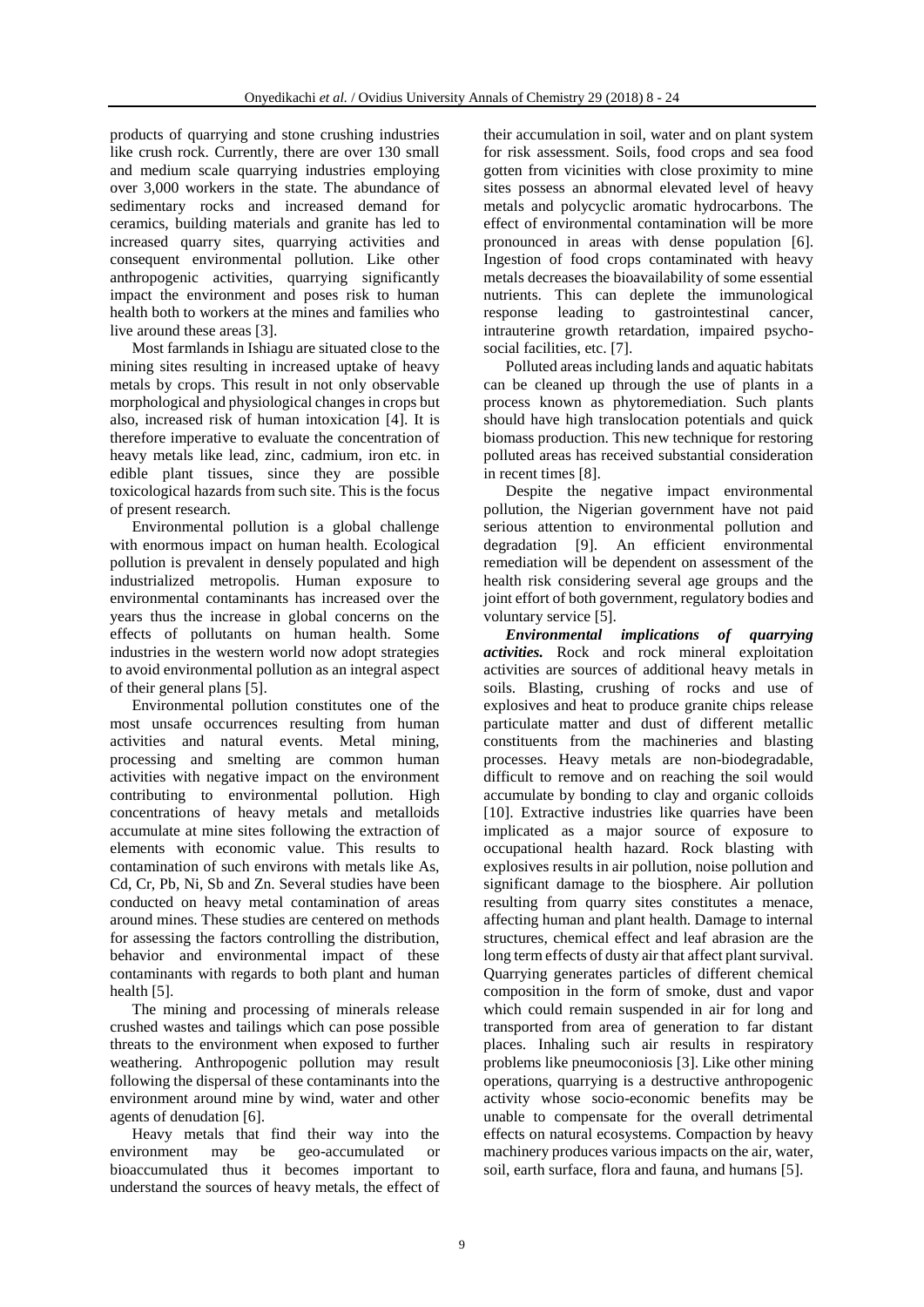*Area of study.* Samples were collected from compounds and farmlands within the industrialized area of Ishiagu located in Ivo local government area of Ebonyi State, Nigeria. This is located within latitude 5<sup>0</sup> 52' to 5<sup>0</sup> 60' N and longitudes 7<sup>0</sup> 30' to 7<sup>0</sup> 37" E. Geographically, Ishiagu is part of the Cross River Basin and is endowed with mineral resources like ores (lead and zinc). Owing to increased anthropological activities, this area which was originally situated within the tropical rain forest is gradually been replaced by forest Savanna [4].

Mining, quarrying and farming are the major means of livelihood in this area. The major crops grown are cassava, rice, yam, cocoyam, vegetables, nuts and fruits. Anthropogenic pollutants are released to adjacent lands including farms as a result of quarry activities and mineral exploitation in this area. As a result, the populace may be exposed to occupational health risk.

### **2. Experimental**

#### *2.1. Materials*

The high purity reagents of analytical grades were obtained from BDH Chemicals Ltd., UK.

#### *2.2. Sample collection*

Freshly harvested vegetables (*Telferia Occidentalis*, *Vernonia amygdalina*, *Talinum triangulare*), tubers (*Manihot esculenta*, *Dioscorea rodundata*, *Colocacia antiquorm*), fruits (*Citrus sinensis*, *Chrysophyllum albidun*, *Carica papaya*), nuts (*Cocos nucifera*, *Cola acuminata*, *Elaies guineensis*) and soil samples were collected from farms around the industrial area. Soil samples were collected around the rhizosphere of each plant *i.e*., about 15-20 cm deep. The materials used for sample collection are: soil auger, kitchen knife, 60 cm meter rule, hoe and cutlass. In a bid to avoid cross-contamination each sample was sealed separately and transferred to the laboratory in less than twenty four hours.

#### *2.3. Food sample preparation/ pretreatment*

Samples were peeled/shelled, washed three times with distilled water and allowed to dry at room temperature. Edible portions of food samples were oven dried to constant weight at 65  $\degree$ C for 48 hours using Memmert drying oven. The dried samples were homogenized (ground to powder) using laboratory ceramic mortar and pestle. The homogenized samples were sieved with 2 mm sieve. The soil samples were also sieved to obtain fine particle size for easy digestion.

#### *2.4. Soil sample preparation and analysis*

Soil samples were air dried, crushed and sieved (2 mm screen). For heavy metals, 5 g of each sample was weighed into a clean, dry silica dish, covered and ignited in a furnace for 6 h at  $500^{\circ}$ C until a grey white ash was obtained. The cover of the dish was opened to allow for escape of gases. To cool ash samples, 5 ml of 10% HCl was added to enhance dissolution and  $5 \text{ ml}$  of  $10\%$  HNO<sub>3</sub> was added thereafter and set on a water bath to dissolve completely. The solution was transferred into a clean dry 50 ml standard volumetric flask. The filtrate was made up to the 100 ml mark with distilled water. The samples were accurately labeled and set for atomic absorption spectrometry (AAS) [11].

### *2.5. Atomic absorption spectrometry*

Each of the metals concentrations in the filtrate were determined by atomic absorption spectrometry (ContrAA 300, Analytik Jena, Germany). It was calibrated using standard of the metals, which are given below: Cd  $(\lambda) = 228.80$  nm, Pb  $(\lambda) = 283.30$ nm, Zn  $(\lambda) = 213.9$  nm, Mn  $(\lambda) = 279.50$  nm, and Fe  $(\lambda) = 248.3$  nm. Zn and Mn were analyzed using a hollow cathode lamp (HCL) in a flame atomizer AAS, while Cd and Pb were analyzed using electrodeless discharge lamp (EDL) in the flame atomizer AAS [11]. The blank reagent and standard reference soil materials were included in each sample batch to verify the accuracy and precision of the digestion procedure. The extract was aspirated directly into the atomic absorption spectrometer machine. The carrier gas was acetylene and air: 70Ѱ [11]. Data were validated by checking for completeness, holding times, calibrations, specific blank analysis, and detection limits [12].

#### *2.6. Statistical analysis*

Mean metal concentrations were statistically treated with SPSS version 21.0. One way between subjects ANOVA (analysis of variance) was used to determine if there was a statistical significant difference in mean concentration of each heavy metal within and between groups. Also, turkey Post Hoc test or LSD was used to determine where this difference lies. Other statistical analyses and calculations were performed with Microsoft Excel.

#### *2.7. Health risk assessment*

The health risks associated with the consumption of heavy-metal-contaminated food crops were assessed based on the Estimated Daily Intake of Metals (EDIM) of heavy metals, Target Hazard Quotient (THQ), and Carcinogenic Risk (CR). The calculations were based on the standard assumption for integrate US EPA risk analysis, FDA, and USDOE standard as indicated in Table 1.

*Estimated daily intake of heavy metals*. The estimated daily intake of heavy metals was calculated based on the equation below:

$$
EDIM = \frac{CHM \times Cf \times DFI}{Average Body weight}
$$

where CHM, Cf and DFI represent the concentration of heavy metals, conversion factor and daily food intake respectively. A conversion factor of 0.085 was used to convert the fresh sample weight of to dry weight [6]. Calculations were made with reference to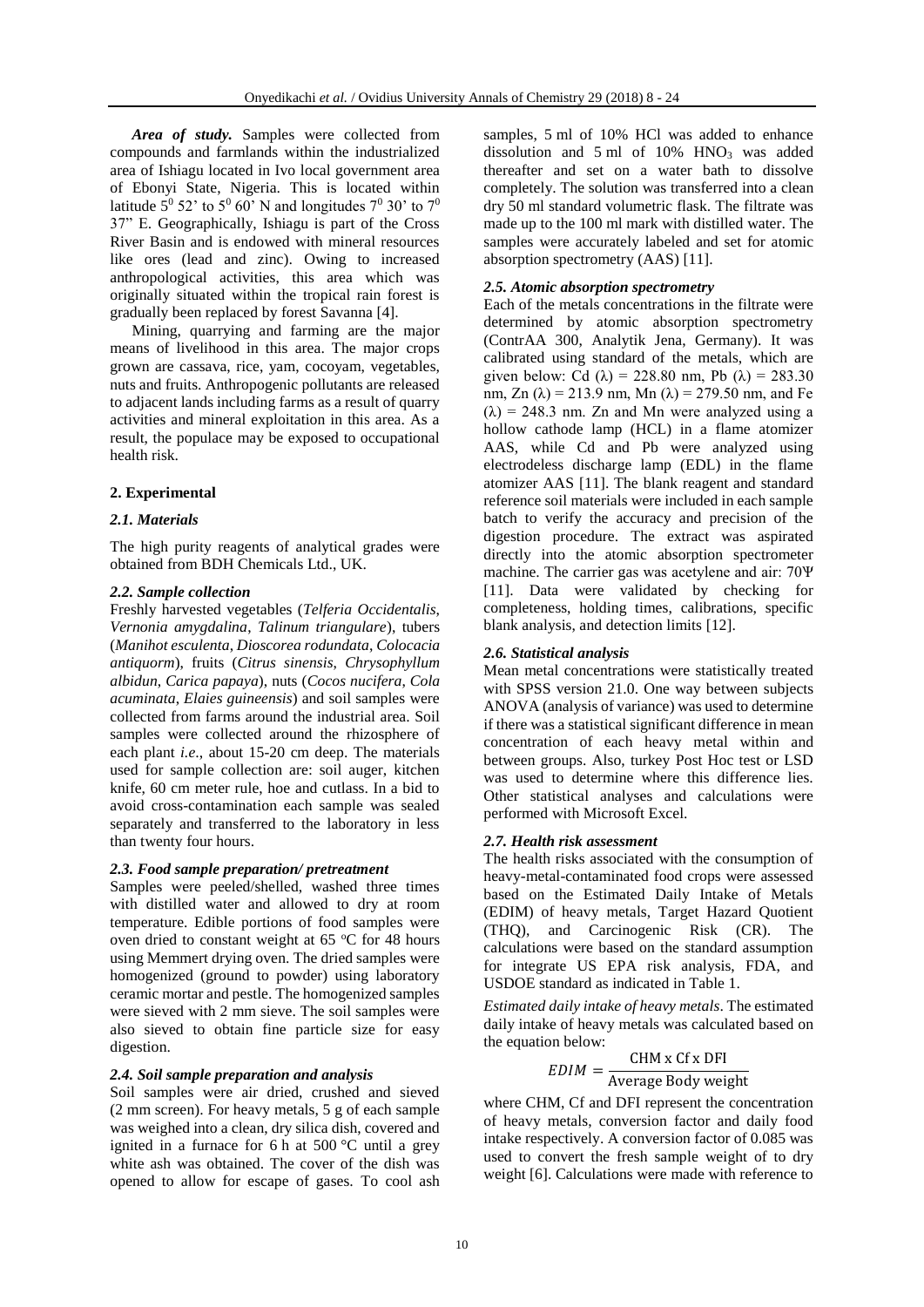the standard assumption for an integrate US EPA risk analysis, considering adults and children with average body weights of 60 kg and 32.7 kg respectively. Average daily consumption of vegetables, fruits and nuts for adults and children was considered to be  $0.345$  kg person<sup>-1</sup> day<sup>-1</sup> and  $0.173$  kg person-1 day-1 respectively. Average daily consumption of tubers for adults and children was considered to be 0.418 kg person<sup>-1</sup> day<sup>-1</sup> and 0.209 kg person<sup>-1</sup> day<sup>-1</sup> respectively [5, 6, 13].

*Target hazard quotient /health risk index (HI)*. With regards to its recognition as a useful parameter in risk, the target hazard quotient/health risk index was used to give estimates of the non-carcinogenic health risk due to oral exposure to heavy metals. It is defined as the ratio between exposure (EDIM) and reference oral dose (RFD). RFD is defined as the daily oral exposure to a substance that will not result in any deleterious effect in a life time for a given human population. RFD is a useful tool in EPA's non-carcinogenic health risk assessment [11, 14, 15].

$$
THQ = \frac{CHM * Cfactor * DFI}{RFD * ABW} = \frac{EDIM}{RfD}
$$

where THQ, EDIM, RFD and ABW represent the target hazard quotient, the estimated daily intake of heavy metals, reference oral dose and average body weights. Values for DFI, C factor and ABW remain the same as defined above.

If THQ  $\leq$  1, the studied population is considered to be safe.

If THQ >1 the populace are exposed to toxic levels of the substance (heavy metals).

*Carcinogenic risk and ingestion cancer slope factors (CSFing).* As described by US EPA [16] and ATSDR [17], ingestion cancer slope factors are used to evaluate the lifetime (average of 70 years) probability of contracting cancer due to certain levels of exposure to a potential carcinogen [16, 17]. The carcinogenic risk is expressed as:

#### CR= EDIM X CSFing

where CR, EDIM and CSFing are the carcinogenic risk, estimated daily intake of heavy metals and<br>ingestion cancer slope factor respectively. ingestion cancer slope Carcinogenic risk index between 10−6 (1 in 1,000,000) and 10−4 (1 in 10,000) indicates an interval of allowable predicted lifetime risks for cancer a causing agents. Thus, chemicals having risk factors less than 10−6 may not be treated as chemicals for further concern [11, 18-20].

Table 1. Toxicological characteristics of the investigated metals [11]

| Metals   | Ingestion      | <b>Ingestion Cancer</b> |
|----------|----------------|-------------------------|
|          | Reference Dose | Slope Factor            |
|          | (mg/kg/day)    | (mg/kg/day)             |
| Iron     | 0.007          | $\theta$                |
| Chromium | 0.003          | 0.5                     |
| cadmium  | 0.001          | 0.38                    |
| Lead     | 0.0035         | 0.0085                  |
| Zinc     | 0.3            | $\theta$                |
| Copper   | 0.04           | 0                       |
|          |                |                         |

Table 2. Permissible limit of heavy metal concentration in soil and plants

|                |         |                    | Allowable limit by FAO/WHO |                       |         |          |                          |                |                          |
|----------------|---------|--------------------|----------------------------|-----------------------|---------|----------|--------------------------|----------------|--------------------------|
|                |         |                    |                            | [ $\mu$ g g $^{-1}$ ] |         |          |                          |                | [22]                     |
| Metal          | Germany | <b>Netherlands</b> | Sweden                     | <b>USA</b>            | Ireland | Dutch    | Soil ref.                | <b>FAO/WHO</b> | <b>FAO/WHO</b>           |
|                |         |                    |                            |                       |         | Standard | range                    | edible plant   | medicinal plant          |
| C <sub>d</sub> | 1.0     | 0.5                | 0.4                        | 1.9                   | 1.0     | 0.8      | $0.4 - 1.9$              | 0.21           | 0.3                      |
| Cu             | 40      | 40                 | 40                         | 75                    | 50      | 36       | $36 - 75$                | 3.0            | $\overline{\phantom{a}}$ |
| Fe             | ۰       |                    |                            |                       |         | ۰        | $\overline{\phantom{a}}$ | 20             | $\overline{\phantom{a}}$ |
| Pb             | 70      | 40                 | 40                         | 15                    | 50      | 85       | 15-85                    | 0.43           | 10.0                     |
| Zn             | 150     | 100                | 100-150                    | 140                   | 150     | 50       | 50-150                   | 47.4           | $\overline{\phantom{a}}$ |
| Mn             | ۰       |                    |                            |                       |         | ۰        | 20-10E04                 | 2.0            | ۰                        |

## **3. Results and discussion**

### *3.1. Results*

Table 3. Mean concentration of heavy metals (mg/kg dry weight) in selected food crops from quarry site (Ishiagu) and residential area (Umudike)

| <b>Heavy metals</b> | Mn                             | Cd                           | Zn                  | Fe                    | Pb                         | Cu               |  |  |  |
|---------------------|--------------------------------|------------------------------|---------------------|-----------------------|----------------------------|------------------|--|--|--|
| Manihot esculenta   |                                |                              |                     |                       |                            |                  |  |  |  |
| Q. Sample           | $118.31 + 0.01b$               | $0.23 \pm 0.03$ <sup>c</sup> | $4.10+0.10b$        | $2654.11+0.11^c$      | $0.91 + 0.01$ <sup>c</sup> | $BDL \pm 0.00^a$ |  |  |  |
| C. Sample           | $245.90 \pm 0.00$ <sup>c</sup> | $BDL + 0.00b$                | $6.10+0.00^{\circ}$ | $1496.40 + 0.00b$     | $BDL + 0.00b$              | $BDL + 0.00^a$   |  |  |  |
| Dioscorea rodundata |                                |                              |                     |                       |                            |                  |  |  |  |
| Q. Sample           | $34.10+0.10^{\circ}$           | $BDL + 0.00b$                | $3.23+0.03b$        | $264.10+0.10^{\circ}$ | $BDL + 0.00^a$             | $BDL{\pm}0.00^a$ |  |  |  |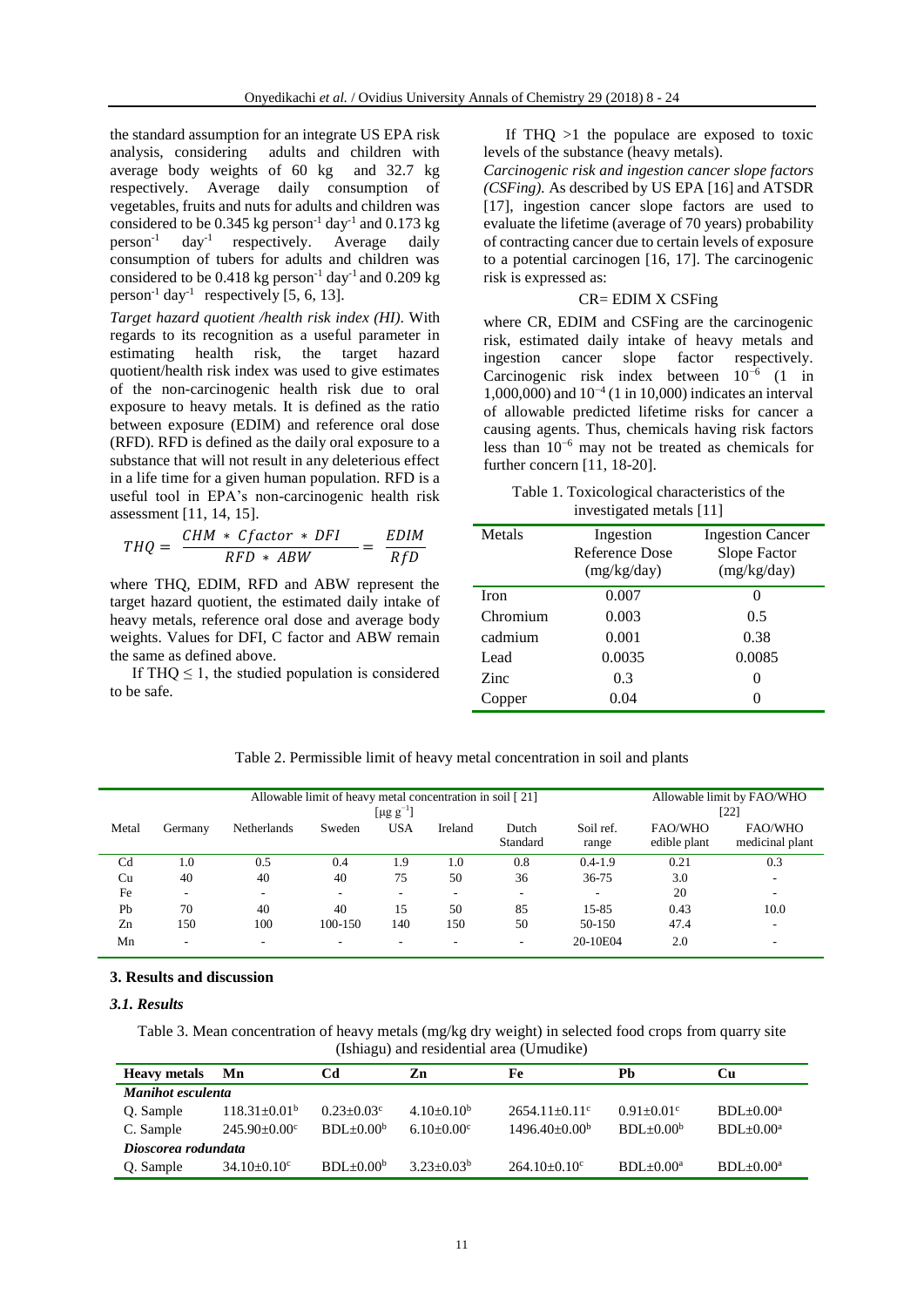Onyedikachi *et al.* / Ovidius University Annals of Chemistry 29 (2018) 8 - 24

| <b>Heavy</b> metals   | Mn                             | Cd                | Zn                            | Fe                              | Pb                           | Cu                            |
|-----------------------|--------------------------------|-------------------|-------------------------------|---------------------------------|------------------------------|-------------------------------|
| C. Sample             | $8.60 \pm 0.00$ <sup>b</sup>   | $0.30 \pm 0.00$ c | $10.40 \pm 0.00$ c            | $24.60 \pm 0.00$ <sup>b</sup>   | $BDL\pm0.00a$                | $BDL\pm0.00a$                 |
| Colocacia antiquorm   |                                |                   |                               |                                 |                              |                               |
| Q. Sample             | $177.41 \pm 0.11$ <sup>c</sup> | $BDL{\pm}0.00^a$  | $7.05 \pm 0.05^{\rm b}$       | $1274.85 \pm 0.15$ <sup>c</sup> | $BDL{\pm}0.00^a$             | $BDL{\pm}0.00^a$              |
| C. Sample             | $35.40 \pm 0.00^b$             | $BDL{\pm}0.00^a$  | $28.10 \pm 0.00$ <sup>c</sup> | $35.90 \pm 0.00^b$              | $BDL{\pm}0.00^a$             | $BDL{\pm}0.00^a$              |
| Telferia Occidentalis |                                |                   |                               |                                 |                              |                               |
| Q. Sample             | $10.16 \pm 0.06^b$             | $BDL{\pm}0.00^a$  | $12.51 \pm 0.01$ <sup>c</sup> | $174.13 \pm 0.03^b$             | $0.41 \pm 0.01^b$            | $BDL\pm0.00a$                 |
| C. Sample             | $39.80 \pm 0.00$ <sup>c</sup>  | $BDL{\pm}0.00^a$  | $11.10 \pm 0.00^b$            | $213.00 \pm 0.00$ <sup>c</sup>  | $4.40 \pm 0.00$ <sup>c</sup> | $BDL{\pm}0.00^a$              |
| Vernonia amygdalina   |                                |                   |                               |                                 |                              |                               |
| Q. Sample             | $96.80 \pm 0.20$ c             | $BDL{\pm}0.00^a$  | $18.11 \pm 0.11$ <sup>c</sup> | $148.18 \pm 0.18$ <sup>c</sup>  | $BDL{\pm}0.00^a$             | $BDL{\pm}0.00^a$              |
| C. Sample             | $11.70 \pm 0.00^b$             | $BDL{\pm}0.00^a$  | $7.90 \pm 0.00^b$             | $5.40 \pm 0.00^b$               | $BDL{\pm}0.00^a$             | $BDL{\pm}0.00^a$              |
| Talinum triangulare   |                                |                   |                               |                                 |                              |                               |
| Q. Sample             | $40.84 \pm 0.14^b$             | $BDL{\pm}0.00^a$  | $27.71 \pm 0.01$ <sup>c</sup> | $630.25 \pm 0.25^b$             | $BDL{\pm}0.00^a$             | $15.65 \pm 0.15$ <sup>c</sup> |
| C. Sample             | $86.20 \pm 0.00$ <sup>c</sup>  | $BDL{\pm}0.00^a$  | $5.40 \pm 0.00^b$             | $906.40 \pm 0.00$ <sup>c</sup>  | $BDL{\pm}0.00^a$             | $BDL{\pm}0.00^b$              |
| Citrus sinensis       |                                |                   |                               |                                 |                              |                               |
| Q. Sample             | $10.45 \pm 0.07^{\rm b}$       | $BDL{\pm}0.00^a$  | $13.75 \pm 0.25$ <sup>c</sup> | $211.35 \pm 0.15$ <sup>c</sup>  | $212.7 \pm 0.06^b$           | $25.95 \pm 0.05$ <sup>c</sup> |
| C. Sample             | $11.00 \pm 0.00$ <sup>c</sup>  | $BDL{\pm}0.00^a$  | $7.40 \pm 0.00^b$             | $63.10 \pm 0.00^b$              | $0.30 \pm 0.00^a$            | $BDL{\pm}0.00^b$              |
| Chrysophyllum albidun |                                |                   |                               |                                 |                              |                               |
| Q. Sample             | $11.40 \pm 0.00^b$             | $BDL{\pm}0.00^a$  | $21.40 \pm 0.10$ <sup>c</sup> | $283.40 \pm 0.10^b$             | $BDL{\pm}0.00^a$             | $37.50 \pm 0.00$ c            |
| C. Sample             | $204.80 \pm 0.00$ <sup>c</sup> | $BDL{\pm}0.00^a$  | $10.60 \pm 0.00^b$            | 827.00±0.00°                    | $BDL{\pm}0.00^a$             | $BDL\pm0.00b$                 |
| Carica papaya         |                                |                   |                               |                                 |                              |                               |
| Q. Sample             | $35.21 \pm 0.01$ c             | $BDL{\pm}0.00^a$  | $15.81 \pm 0.11^b$            | $1455.25 \pm 4.25$ <sup>c</sup> | $2.90 \pm 0.10^b$            | $80.21 \pm 0.01$ <sup>c</sup> |
| C. Sample             | $0.20 \pm 0.00^b$              | $BDL{\pm}0.00^a$  | $3.00 \pm 0.00^a$             | $7.70 \pm 0.00^b$               | $BDL{\pm}0.00^a$             | $BDL\pm0.00b$                 |
| Cocos nucifera        |                                |                   |                               |                                 |                              |                               |
| Q. Sample             | $53.40 \pm 0.10^b$             | $BDL{\pm}0.00^a$  | $7.40 \pm 0.10^b$             | $314.95 \pm 0.05^b$             | $BDL{\pm}0.00^a$             | $BDL\pm0.00a$                 |
| C. Sample             | 184.50±0.00°                   | $BDL{\pm}0.00^a$  | $7.90 \pm 0.00^b$             | 742.90±0.00°                    | $BDL{\pm}0.00^a$             | $BDL{\pm}0.00^a$              |
| Cola acuminata        |                                |                   |                               |                                 |                              |                               |
| Q. Sample             | $147.85 \pm 0.05$ <sup>c</sup> | $BDL{\pm}0.00^a$  | $7.35 \pm 0.15^a$             | $833.22 \pm 0.02$ <sup>c</sup>  | $BDL{\pm}0.00^a$             | $BDL\pm0.00a$                 |
| C. Sample             | $9.20 \pm 0.00^b$              | $BDL{\pm}0.00^a$  | $9.20 \pm 0.00^b$             | $55.50 \pm 0.00^{\rm b}$        | $BDL{\pm}0.00^a$             | $BDL{\pm}0.00^a$              |
| Elaies guineensis     |                                |                   |                               |                                 |                              |                               |
| Q. Sample             | $24.90 \pm 0.10$ <sup>c</sup>  | $BDL{\pm}0.00^a$  | $6.35+0.15^b$                 | $31.95 \pm 0.05^{\rm b}$        | $BDL{\pm}0.00^a$             | $BDL{\pm}0.00^a$              |
| C. Sample             | $8.10 \pm 0.00^b$              | $BDL{\pm}0.00^a$  | $3.20 \pm 0.00^a$             | $92.60 \pm 0.00$ c              | $2.40 \pm 0.00^b$            | $BDL{\pm}0.00^a$              |
| <b>Total</b>          |                                |                   |                               |                                 |                              |                               |
| Ishiagu               | 760.81                         | 0.236             | 144.745                       | 8,275.72                        | 216.878                      | 159.313                       |
| Umudike               | 845.4                          | 0.311             | 110.3                         | 4470.5                          | 7.413                        | BDL <sub>±</sub> 0.00         |

Values are expressed as mean $\pm$ SEM of triplicate ( $n = 3$ ).

 $a =$  there is no significant difference in mean metal concentration between control and test sample at  $(p > 0.05)$ .

 $b =$  there is significant increase in mean metal concentration between control and test sample at  $(p < 0.05)$ .

 $c =$  there is significant decrease in mean metal concentration between control and test sample at  $(p < 0.05)$ .

Q. Sample = Sample from Quarry site

C. Sample = Sample from Control site

Table 4. Mean concentration of heavy metals (mg/kg dry weight) in rhizosphere soils from Quarry site (Ishiagu) and residential area (Umudike)

| <b>Heavy</b>             | Mn                             | Cd               | Zn                            | Fe                              | Pb                           | $\mathbf{C}\mathbf{u}$        |  |  |
|--------------------------|--------------------------------|------------------|-------------------------------|---------------------------------|------------------------------|-------------------------------|--|--|
| metals                   |                                |                  |                               |                                 |                              |                               |  |  |
| <b>Manihot</b> esculenta |                                |                  |                               |                                 |                              |                               |  |  |
| O. Soil                  | $65.55 \pm 0.05$ <sup>c</sup>  | $BDL \pm 0.00^a$ | $2.70+0.10b$                  | $707.25 \pm 0.25^b$             | $BDL \pm 0.00b$              | $BDL{\pm}0.00^a$              |  |  |
| C. Soil                  | $26.51 + 0.01^b$               | $BDL \pm 0.00^a$ | $6.61 \pm 0.01$ <sup>c</sup>  | $911.11 \pm 0.01$ <sup>c</sup>  | $3.72 \pm 0.02$ <sup>c</sup> | $BDL \pm 0.00^a$              |  |  |
|                          | Dioscorea rodundata            |                  |                               |                                 |                              |                               |  |  |
| O. Soil                  | $119.55 \pm 0.05^{\circ}$      | $BDL+0.00a$      | $19.85 \pm 0.15^{\text{a}}$   | $6347.90+0.0^{\circ}$           | $9.80 \pm 0.20$ <sup>c</sup> | $4.70 \pm 0.10$ <sup>c</sup>  |  |  |
| C. Soil                  | $209.81 \pm 0.01$ <sup>c</sup> | $BDL+0.00a$      | $19.88 \pm 0.03^a$            | $2647.41 \pm 0.1^b$             | $BDL+0.00b$                  | $BDL \pm 0.00b$               |  |  |
|                          | Colocacia antiquorm            |                  |                               |                                 |                              |                               |  |  |
| O. Soil                  | $183.30 \pm 0.20^b$            | $BDL \pm 0.00^a$ | $53.95 \pm 0.05$ <sup>c</sup> | $7148.45\pm0.05^{\rm b}$        | $BDL+0.00a$                  | $1.35 \pm 0.15^b$             |  |  |
| C. Soil                  | $275.60 \pm 0.00$ <sup>c</sup> | $BDL \pm 0.00^a$ | $29.20 \pm 0.00^b$            | $7301.20 \pm 0.00$ <sup>c</sup> | $BDL{\pm}0.00^a$             | $49.90 \pm 0.00$ <sup>c</sup> |  |  |
|                          |                                |                  |                               |                                 |                              |                               |  |  |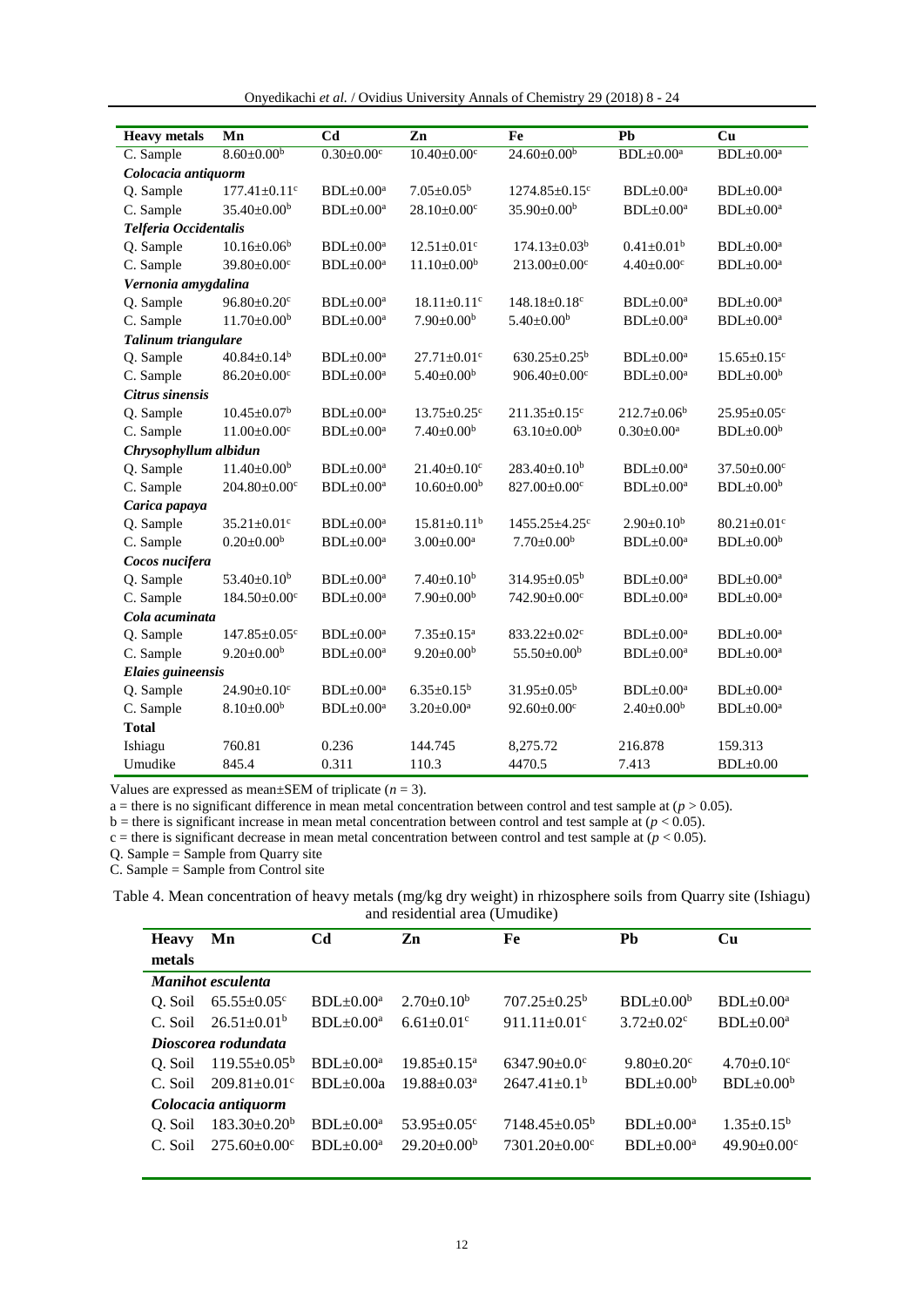Onyedikachi *et al.* / Ovidius University Annals of Chemistry 29 (2018) 8 - 24

| <b>Heavy</b> | Mn                             | <b>Cd</b>        | Zn                            | Fe                              | Pb                  | Cu                            |  |  |  |  |
|--------------|--------------------------------|------------------|-------------------------------|---------------------------------|---------------------|-------------------------------|--|--|--|--|
| metals       |                                |                  |                               |                                 |                     |                               |  |  |  |  |
|              | Telferia Occidentalis          |                  |                               |                                 |                     |                               |  |  |  |  |
| Q. Soil      | $91.75 \pm 0.05$ <sup>c</sup>  | $BDL+0.00a$      | $18.75 \pm 0.5$ <sup>c</sup>  | $6590.50+0.10^{\circ}$          | $BDL\pm0.00b$       | $BDL\pm0.00a$                 |  |  |  |  |
| C. Soil      | $6.25+0.05^{\rm b}$            | $BDL \pm 0.00^a$ | $9.11 \pm 0.01^b$             | $899.31 \pm 0.01^b$             | $3.00+0.00^{\circ}$ | $BDL \pm 0.00^a$              |  |  |  |  |
|              | Vernonia amygdalina            |                  |                               |                                 |                     |                               |  |  |  |  |
| O. Soil      | $248.50 \pm 0.10^c$            | $BDL \pm 0.00^a$ | $18.10\pm0.10^c$              | $148.00 \pm 0.00^b$             | $BDL+0.00a$         | $BDL{\pm}0.00^a$              |  |  |  |  |
| C. Soil      | $30.81 + 0.01b$                | $BDL \pm 0.00^a$ | $25.91 \pm 0.01^{\rm b}$      | $1619.61 \pm 0.01$ <sup>c</sup> | $BDL+0.00a$         | $BDL+0.00a$                   |  |  |  |  |
|              | Talinum triangulare            |                  |                               |                                 |                     |                               |  |  |  |  |
| Q. Soil      | $179.50 \pm 0.10$ <sup>c</sup> | $BDL+0.00a$      | $27.85 \pm 0.15$ <sup>c</sup> | $630.10 \pm 0.10^b$             | $BDL+0.00a$         | $15.65 \pm 0.15$ <sup>c</sup> |  |  |  |  |
| C. Soil      | $8.50 \pm 0.00^b$              | $BDL \pm 0.00^a$ | $5.40 \pm 0.00^b$             | $906.40 \pm 0.00$ °             | $BDL+0.00a$         | $BDL{\pm}0.00^b$              |  |  |  |  |

Table 5. Bio-concentration factor of crop plants from Quarry site (Ishiagu) and agricultural zone (Umudike)

| <b>Heavy metals</b>      | Mn           | C <sub>d</sub> | Zn           | Fe           | <b>Pb</b>    | <b>Cu</b>    | <b>Total</b> |
|--------------------------|--------------|----------------|--------------|--------------|--------------|--------------|--------------|
| <b>Manihot</b> esculenta |              |                |              |              |              |              |              |
| Q. Sample                | $1.80E + 00$ | $2.25E+02$     | $1.52E + 00$ | $3.75E + 00$ | $9.10E + 02$ | $1.00E + 00$ | $1.14E + 03$ |
| Sample Control           | $9.28E + 00$ | $1.00E + 00$   | 9.23E-01     | $1.64E + 00$ | 2.69E-04     | $1.00E + 00$ | $1.38E + 01$ |
| Dioscorea rodundata      |              |                |              |              |              |              |              |
| Q. Sample                | 2.85E-01     | $1.00E + 00$   | $1.62E - 01$ | 4.16E-02     | $1.02E-04$   | 2.13E-04     | $1.49E + 00$ |
| Sample Control           | 4.10E-02     | $3.00E + 02$   | 5.23E-01     | 9.29E-03     | $1.00E + 00$ | $1.00E + 00$ | $3.03E + 02$ |
| Colocacia antiquorm      |              |                |              |              |              |              |              |
| Q. Sample                | 9.68E-01     | $1.00E + 00$   | 1.31E-01     | 1.78E-01     | $1.00E + 00$ | 7.41E-04     | $3.28E + 00$ |
| Sample Control           | 1.28E-01     | $1.00E + 00$   | $9.62E - 01$ | 4.92E-03     | $1.00E + 00$ | 2.00E-05     | $3.09E + 00$ |
| Telferia Occidentalis    |              |                |              |              |              |              |              |
| Q. Sample                | 1.11E-01     | $1.00E + 00$   | $6.67E-01$   | 2.64E-02     | $4.05E + 02$ | $1.00E + 00$ | $4.08E + 02$ |
| Sample Control           | $6.37E + 00$ | $1.00E + 00$   | $1.22E + 00$ | 2.37E-01     | $1.47E + 00$ | $1.00E + 00$ | $1.13E + 01$ |
| Vernonia amygdalina      |              |                |              |              |              |              |              |
| Q. Sample                | 3.90E-01     | $1.00E + 00$   | $1.00E + 00$ | $1.00E + 00$ | $1.00E + 00$ | $1.00E + 00$ | $5.39E + 00$ |
| Sample Control           | 3.80E-01     | $1.00E + 00$   | 3.05E-01     | 3.33E-03     | $1.00E + 00$ | $1.00E + 00$ | $3.69E + 00$ |
| Talinum triangulare      |              |                |              |              |              |              |              |
| Q. Sample                | 2.28E-01     | $1.00E + 00$   | 9.95E-01     | $1.00E + 00$ | $1.00E + 00$ | $1.00E + 00$ | $5.22E + 00$ |
| Sample Control           | $1.01E + 01$ | $1.00E + 00$   | $1.00E + 00$ | $1.00E + 00$ | $1.00E + 00$ | $1.00E + 00$ | $1.51E + 01$ |
| Total                    |              |                |              |              |              |              |              |
| Ishiagu                  | $3.78E + 00$ | $2.30E + 02$   | $4.48E + 00$ | $6.00E + 00$ | $1.32E + 03$ | $4.00E + 00$ | $1.57E + 03$ |
| Umudike                  | $2.63E + 01$ | $3.05E + 02$   | $4.93E + 00$ | $2.89E + 00$ | $5.47E + 00$ | $5.00E + 00$ | $3.50E + 02$ |

Table 6. Daily intake (mg kg<sup>-1</sup> day<sup>-1</sup>) of heavy metals by adults who reside around quarry sites (Ishiagu) and agricultural area (Umudike)

l,

| <b>Heavy</b>             | Mn         | C <sub>d</sub> | Zn         | Fe           | Pb       | Cu       | <b>Total</b> |
|--------------------------|------------|----------------|------------|--------------|----------|----------|--------------|
| metals                   |            |                |            |              |          |          |              |
| <b>Manihot</b> esculenta |            |                |            |              |          |          |              |
| Q. Sample                | 7.01E-02   | 1.33E-04       | 2.43E-03   | $1.57E + 00$ | 5.39E-04 | 5.92E-07 | $1.64E + 00$ |
| Control                  | 1.46E-01   | 5.92E-07       | 3.61E-03   | 8.86E-01     | 5.92E-07 | 5.92E-07 | $1.04E + 00$ |
| Dioscorea rodundata      |            |                |            |              |          |          |              |
| Q. Sample                | $2.02E-02$ | 5.92E-07       | 1.91E-03   | 1.56E-01     | 5.92E-07 | 5.92E-07 | 1.78E-01     |
| Control                  | 5.09E-03   | 1.78E-04       | $6.16E-03$ | 1.46E-02     | 5.92E-07 | 5.92E-07 | $2.60E-02$   |
| Colocacia antiquorm      |            |                |            |              |          |          |              |
| O. Sample                | 1.05E-01   | 5.92E-07       | 4.17E-03   | 7.55E-01     | 5.92E-07 | 5.88E-07 | 8.64E-01     |
| Control                  | 2.10E-02   | 5.92E-07       | 1.66E-02   | 2.13E-02     | 5.92E-07 | 5.88E-07 | 5.89E-02     |
| Telferia Occidentalis    |            |                |            |              |          |          |              |
| Q. Sample                | 4.96E-03   | 4.89E-07       | $6.11E-03$ | 8.51E-02     | 1.98E-04 | 4.89E-07 | 9.64E-02     |
| Control                  | 1.95E-02   | 4.89E-07       | 5.43E-03   | $1.04E-01$   | 2.15E-03 | 4.89E-07 | 1.31E-01     |
|                          |            |                |            |              |          |          |              |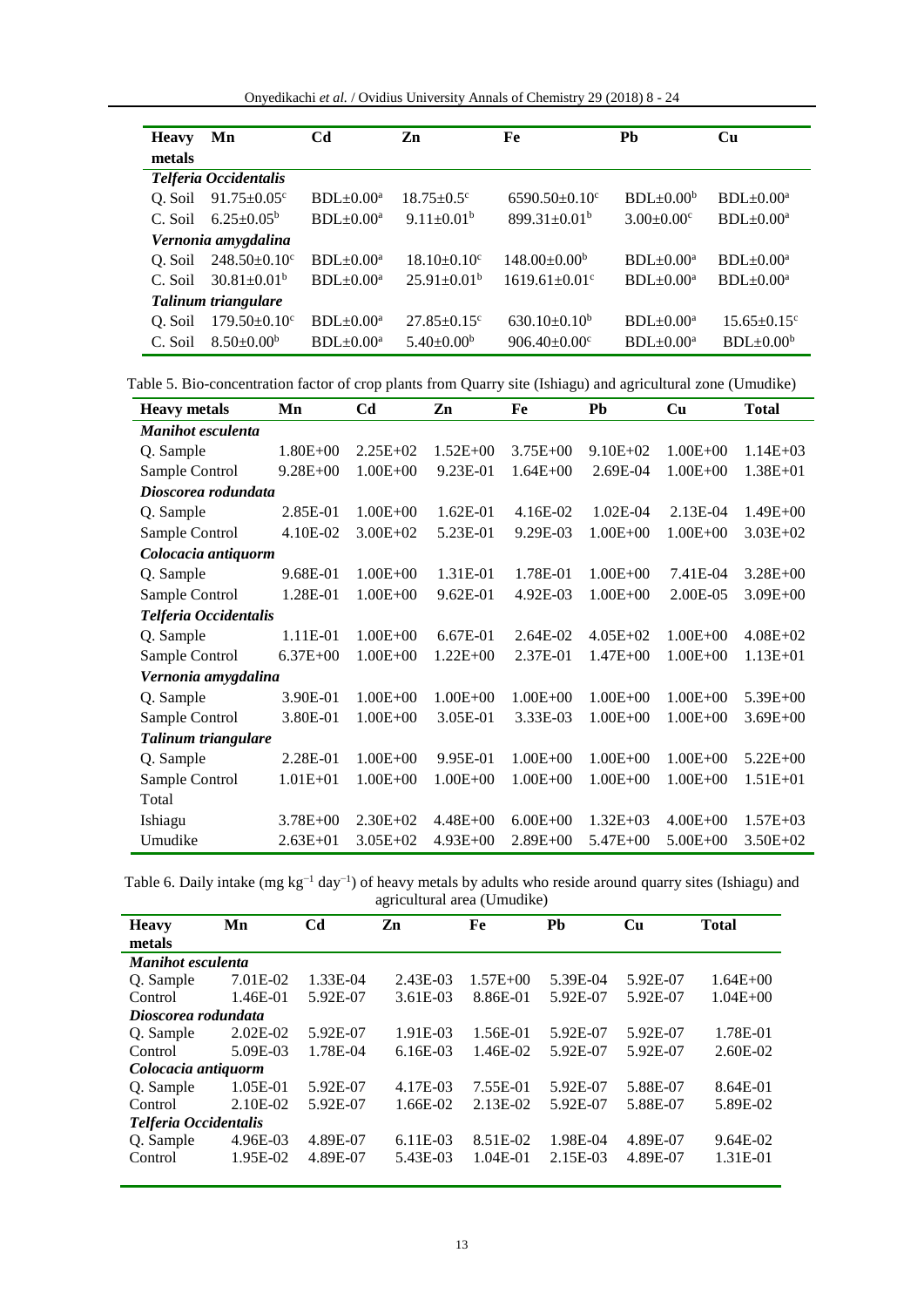|                       | Vernonia amygdalina |          |            |              |            |          |          |  |  |  |  |
|-----------------------|---------------------|----------|------------|--------------|------------|----------|----------|--|--|--|--|
| Q. Sample             | 4.73E-02            | 4.89E-07 | 8.85E-03   | 7.24E-02     | 4.89E-07   | 4.89E-07 | 1.29E-01 |  |  |  |  |
| Control               | 5.72E-03            | 4.89E-07 | 3.86E-03   | $2.64E-03$   | 4.89E-07   | 4.89E-07 | 1.22E-02 |  |  |  |  |
| Talinum triangulare   |                     |          |            |              |            |          |          |  |  |  |  |
| Q. Sample             | 2.00E-02            | 4.89E-07 | 1.35E-02   | 3.08E-01     | 4.89E-07   | 7.65E-03 | 3.49E-01 |  |  |  |  |
| Control               | 4.21E-02            | 4.89E-07 | 2.64E-03   | 4.43E-01     | 4.89E-07   | 4.89E-07 | 4.88E-01 |  |  |  |  |
| Citrus sinensis       |                     |          |            |              |            |          |          |  |  |  |  |
| Q. Sample             | 5.11E-03            | 4.89E-07 | 6.72E-03   | $1.03E - 01$ | $1.04E-01$ | 1.27E-02 | 2.32E-01 |  |  |  |  |
| Control               | 5.38E-03            | 4.89E-07 | 3.62E-03   | 3.08E-02     | 1.47E-04   | 4.89E-07 | 3.99E-02 |  |  |  |  |
| Chrysophyllum albidun |                     |          |            |              |            |          |          |  |  |  |  |
| Q. Sample             | 5.57E-03            | 4.89E-07 | 1.05E-02   | 1.39E-01     | 4.89E-07   | 1.83E-02 | 1.73E-01 |  |  |  |  |
| Control               | 1.00E-01            | 4.89E-07 | 5.18E-03   | 4.04E-01     | 4.89E-07   | 4.89E-07 | 5.09E-01 |  |  |  |  |
| Carica papaya         |                     |          |            |              |            |          |          |  |  |  |  |
| Q. Sample             | 1.72E-02            | 4.89E-07 | 7.72E-03   | 7.11E-01     | 1.42E-03   | 3.92E-02 | 7.77E-01 |  |  |  |  |
| Control               | 9.78E-05            | 4.89E-07 | 1.47E-03   | 3.76E-03     | 4.89E-07   | 4.89E-07 | 5.33E-03 |  |  |  |  |
| Cocos nucifera        |                     |          |            |              |            |          |          |  |  |  |  |
| Q. Sample             | 2.61E-02            | 4.89E-07 | 3.62E-03   | 1.54E-01     | 4.89E-07   | 4.89E-07 | 1.84E-01 |  |  |  |  |
| Control               | $9.02E - 02$        | 4.89E-07 | 3.86E-03   | 3.63E-01     | 4.89E-07   | 4.89E-07 | 4.57E-01 |  |  |  |  |
| Cola acuminata        |                     |          |            |              |            |          |          |  |  |  |  |
| Q. Sample             | 7.23E-02            | 4.89E-07 | 3.59E-03   | 4.07E-01     | 4.89E-07   | 4.89E-07 | 4.83E-01 |  |  |  |  |
| Control               | 4.50E-03            | 4.89E-07 | 4.50E-03   | 2.71E-02     | 4.89E-07   | 4.89E-07 | 3.61E-02 |  |  |  |  |
| Elaies guineensis     |                     |          |            |              |            |          |          |  |  |  |  |
| Q. Sample             | 1.22E-02            | 4.89E-07 | 3.10E-03   | 1.56E-02     | 4.89E-07   | 4.89E-07 | 3.09E-02 |  |  |  |  |
| Control               | 3.96E-03            | 4.89E-07 | 1.56E-03   | 4.53E-02     | 1.17E-03   | 4.89E-07 | 5.20E-02 |  |  |  |  |
| Average               |                     |          |            |              |            |          |          |  |  |  |  |
| <b>Quarry site</b>    | 3.38E-02            | 1.15E-05 | $6.02E-03$ | 3.73E-01     | 8.85E-03   | 6.49E-03 | 4.28E-01 |  |  |  |  |
| <b>Control site</b>   | 3.70E-02            | 1.53E-05 | 4.87E-03   | 1.95E-01     | 2.89E-04   | 5.14E-07 | 2.38E-01 |  |  |  |  |
|                       |                     |          |            |              |            |          |          |  |  |  |  |

Table 7. Daily intake (mg kg<sup>-1</sup> day<sup>-1</sup>) of heavy metals by children who reside around quarry sites (Ishiagu) and agricultural area (Umudike)

| C <sub>d</sub><br>Cu<br><b>Total</b><br><b>Heavy metals</b><br>Mn<br>Fe<br><b>Pb</b><br>Zn<br><b>Manihot</b> esculenta<br>7.01E-02<br>1.33E-04<br>2.43E-03<br>$1.57E + 00$<br>5.39E-04<br>5.92E-07<br>Q. Sample<br>$1.64E + 00$<br>3.61E-03<br>8.86E-01<br>5.92E-07<br>Control<br>1.46E-01<br>5.92E-07<br>5.92E-07<br>$1.04E + 00$<br>Dioscorea rodundata<br>1.78E-01<br>2.02E-02<br>5.92E-07<br>1.91E-03<br>1.56E-01<br>5.92E-07<br>5.92E-07<br>Q. Sample<br>Control<br>1.78E-04<br>6.16E-03<br>1.46E-02<br>5.92E-07<br>5.92E-07<br>2.60E-02<br>5.09E-03<br>Colocacia antiquorm<br>Q. Sample<br>1.05E-01<br>5.92E-07<br>4.17E-03<br>7.55E-01<br>5.92E-07<br>5.88E-07<br>8.64E-01<br>Control<br>2.10E-02<br>5.92E-07<br>1.66E-02<br>2.13E-02<br>5.92E-07<br>5.88E-07<br>5.89E-02<br>Telferia Occidentalis<br>4.96E-03<br>4.89E-07<br>$6.11E-03$<br>8.51E-02<br>1.98E-04<br>4.89E-07<br>9.64E-02<br>Q. Sample<br>Control<br>5.43E-03<br>1.04E-01<br>2.15E-03<br>4.89E-07<br>1.31E-01<br>1.95E-02<br>4.89E-07<br>Vernonia amygdalina<br>1.29E-01<br>Q. Sample<br>4.73E-02<br>4.89E-07<br>8.85E-03<br>7.24E-02<br>4.89E-07<br>4.89E-07<br>Control<br>1.22E-02<br>5.72E-03<br>4.89E-07<br>3.86E-03<br>2.64E-03<br>4.89E-07<br>4.89E-07<br>Talinum triangulare<br>2.00E-02<br>1.35E-02<br>3.08E-01<br>4.89E-07<br>7.65E-03<br>3.49E-01<br>Q. Sample<br>4.89E-07<br>Control<br>4.21E-02<br>4.89E-07<br>2.64E-03<br>4.43E-01<br>4.89E-07<br>4.89E-07<br>4.88E-01<br>Citrus sinensis<br>5.11E-03<br>4.89E-07<br>6.72E-03<br>1.03E-01<br>1.04E-01<br>1.27E-02<br>2.32E-01<br>Q. Sample<br>Control<br>5.38E-03<br>3.62E-03<br>3.08E-02<br>1.47E-04<br>4.89E-07<br>4.89E-07<br>3.99E-02<br>Chrysophyllum albidun<br>Q. Sample<br>1.05E-02<br>1.73E-01<br>5.57E-03<br>4.89E-07<br>1.39E-01<br>4.89E-07<br>1.83E-02<br>5.18E-03<br>Control<br>1.00E-01<br>4.89E-07<br>4.04E-01<br>4.89E-07<br>4.89E-07<br>5.09E-01 |  |  |  |  |
|-------------------------------------------------------------------------------------------------------------------------------------------------------------------------------------------------------------------------------------------------------------------------------------------------------------------------------------------------------------------------------------------------------------------------------------------------------------------------------------------------------------------------------------------------------------------------------------------------------------------------------------------------------------------------------------------------------------------------------------------------------------------------------------------------------------------------------------------------------------------------------------------------------------------------------------------------------------------------------------------------------------------------------------------------------------------------------------------------------------------------------------------------------------------------------------------------------------------------------------------------------------------------------------------------------------------------------------------------------------------------------------------------------------------------------------------------------------------------------------------------------------------------------------------------------------------------------------------------------------------------------------------------------------------------------------------------------------------------------------------------------------------------------------------------------------------------------------------------------------------------------------------------------|--|--|--|--|
|                                                                                                                                                                                                                                                                                                                                                                                                                                                                                                                                                                                                                                                                                                                                                                                                                                                                                                                                                                                                                                                                                                                                                                                                                                                                                                                                                                                                                                                                                                                                                                                                                                                                                                                                                                                                                                                                                                       |  |  |  |  |
|                                                                                                                                                                                                                                                                                                                                                                                                                                                                                                                                                                                                                                                                                                                                                                                                                                                                                                                                                                                                                                                                                                                                                                                                                                                                                                                                                                                                                                                                                                                                                                                                                                                                                                                                                                                                                                                                                                       |  |  |  |  |
|                                                                                                                                                                                                                                                                                                                                                                                                                                                                                                                                                                                                                                                                                                                                                                                                                                                                                                                                                                                                                                                                                                                                                                                                                                                                                                                                                                                                                                                                                                                                                                                                                                                                                                                                                                                                                                                                                                       |  |  |  |  |
|                                                                                                                                                                                                                                                                                                                                                                                                                                                                                                                                                                                                                                                                                                                                                                                                                                                                                                                                                                                                                                                                                                                                                                                                                                                                                                                                                                                                                                                                                                                                                                                                                                                                                                                                                                                                                                                                                                       |  |  |  |  |
|                                                                                                                                                                                                                                                                                                                                                                                                                                                                                                                                                                                                                                                                                                                                                                                                                                                                                                                                                                                                                                                                                                                                                                                                                                                                                                                                                                                                                                                                                                                                                                                                                                                                                                                                                                                                                                                                                                       |  |  |  |  |
|                                                                                                                                                                                                                                                                                                                                                                                                                                                                                                                                                                                                                                                                                                                                                                                                                                                                                                                                                                                                                                                                                                                                                                                                                                                                                                                                                                                                                                                                                                                                                                                                                                                                                                                                                                                                                                                                                                       |  |  |  |  |
|                                                                                                                                                                                                                                                                                                                                                                                                                                                                                                                                                                                                                                                                                                                                                                                                                                                                                                                                                                                                                                                                                                                                                                                                                                                                                                                                                                                                                                                                                                                                                                                                                                                                                                                                                                                                                                                                                                       |  |  |  |  |
|                                                                                                                                                                                                                                                                                                                                                                                                                                                                                                                                                                                                                                                                                                                                                                                                                                                                                                                                                                                                                                                                                                                                                                                                                                                                                                                                                                                                                                                                                                                                                                                                                                                                                                                                                                                                                                                                                                       |  |  |  |  |
|                                                                                                                                                                                                                                                                                                                                                                                                                                                                                                                                                                                                                                                                                                                                                                                                                                                                                                                                                                                                                                                                                                                                                                                                                                                                                                                                                                                                                                                                                                                                                                                                                                                                                                                                                                                                                                                                                                       |  |  |  |  |
|                                                                                                                                                                                                                                                                                                                                                                                                                                                                                                                                                                                                                                                                                                                                                                                                                                                                                                                                                                                                                                                                                                                                                                                                                                                                                                                                                                                                                                                                                                                                                                                                                                                                                                                                                                                                                                                                                                       |  |  |  |  |
|                                                                                                                                                                                                                                                                                                                                                                                                                                                                                                                                                                                                                                                                                                                                                                                                                                                                                                                                                                                                                                                                                                                                                                                                                                                                                                                                                                                                                                                                                                                                                                                                                                                                                                                                                                                                                                                                                                       |  |  |  |  |
|                                                                                                                                                                                                                                                                                                                                                                                                                                                                                                                                                                                                                                                                                                                                                                                                                                                                                                                                                                                                                                                                                                                                                                                                                                                                                                                                                                                                                                                                                                                                                                                                                                                                                                                                                                                                                                                                                                       |  |  |  |  |
|                                                                                                                                                                                                                                                                                                                                                                                                                                                                                                                                                                                                                                                                                                                                                                                                                                                                                                                                                                                                                                                                                                                                                                                                                                                                                                                                                                                                                                                                                                                                                                                                                                                                                                                                                                                                                                                                                                       |  |  |  |  |
|                                                                                                                                                                                                                                                                                                                                                                                                                                                                                                                                                                                                                                                                                                                                                                                                                                                                                                                                                                                                                                                                                                                                                                                                                                                                                                                                                                                                                                                                                                                                                                                                                                                                                                                                                                                                                                                                                                       |  |  |  |  |
|                                                                                                                                                                                                                                                                                                                                                                                                                                                                                                                                                                                                                                                                                                                                                                                                                                                                                                                                                                                                                                                                                                                                                                                                                                                                                                                                                                                                                                                                                                                                                                                                                                                                                                                                                                                                                                                                                                       |  |  |  |  |
|                                                                                                                                                                                                                                                                                                                                                                                                                                                                                                                                                                                                                                                                                                                                                                                                                                                                                                                                                                                                                                                                                                                                                                                                                                                                                                                                                                                                                                                                                                                                                                                                                                                                                                                                                                                                                                                                                                       |  |  |  |  |
|                                                                                                                                                                                                                                                                                                                                                                                                                                                                                                                                                                                                                                                                                                                                                                                                                                                                                                                                                                                                                                                                                                                                                                                                                                                                                                                                                                                                                                                                                                                                                                                                                                                                                                                                                                                                                                                                                                       |  |  |  |  |
|                                                                                                                                                                                                                                                                                                                                                                                                                                                                                                                                                                                                                                                                                                                                                                                                                                                                                                                                                                                                                                                                                                                                                                                                                                                                                                                                                                                                                                                                                                                                                                                                                                                                                                                                                                                                                                                                                                       |  |  |  |  |
|                                                                                                                                                                                                                                                                                                                                                                                                                                                                                                                                                                                                                                                                                                                                                                                                                                                                                                                                                                                                                                                                                                                                                                                                                                                                                                                                                                                                                                                                                                                                                                                                                                                                                                                                                                                                                                                                                                       |  |  |  |  |
|                                                                                                                                                                                                                                                                                                                                                                                                                                                                                                                                                                                                                                                                                                                                                                                                                                                                                                                                                                                                                                                                                                                                                                                                                                                                                                                                                                                                                                                                                                                                                                                                                                                                                                                                                                                                                                                                                                       |  |  |  |  |
|                                                                                                                                                                                                                                                                                                                                                                                                                                                                                                                                                                                                                                                                                                                                                                                                                                                                                                                                                                                                                                                                                                                                                                                                                                                                                                                                                                                                                                                                                                                                                                                                                                                                                                                                                                                                                                                                                                       |  |  |  |  |
|                                                                                                                                                                                                                                                                                                                                                                                                                                                                                                                                                                                                                                                                                                                                                                                                                                                                                                                                                                                                                                                                                                                                                                                                                                                                                                                                                                                                                                                                                                                                                                                                                                                                                                                                                                                                                                                                                                       |  |  |  |  |
|                                                                                                                                                                                                                                                                                                                                                                                                                                                                                                                                                                                                                                                                                                                                                                                                                                                                                                                                                                                                                                                                                                                                                                                                                                                                                                                                                                                                                                                                                                                                                                                                                                                                                                                                                                                                                                                                                                       |  |  |  |  |
|                                                                                                                                                                                                                                                                                                                                                                                                                                                                                                                                                                                                                                                                                                                                                                                                                                                                                                                                                                                                                                                                                                                                                                                                                                                                                                                                                                                                                                                                                                                                                                                                                                                                                                                                                                                                                                                                                                       |  |  |  |  |
|                                                                                                                                                                                                                                                                                                                                                                                                                                                                                                                                                                                                                                                                                                                                                                                                                                                                                                                                                                                                                                                                                                                                                                                                                                                                                                                                                                                                                                                                                                                                                                                                                                                                                                                                                                                                                                                                                                       |  |  |  |  |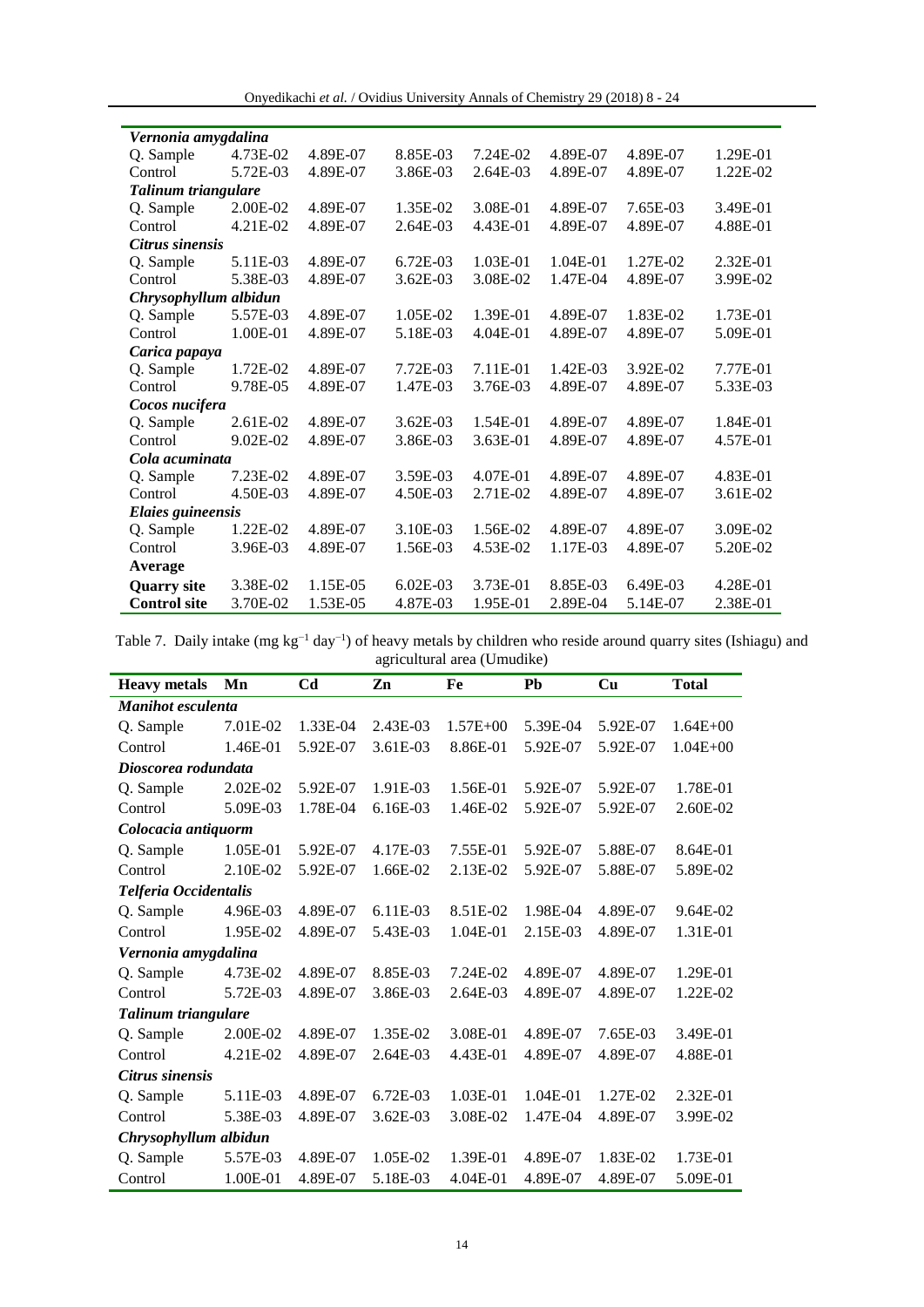| Carica papaya       |                |          |            |            |          |            |          |  |  |  |
|---------------------|----------------|----------|------------|------------|----------|------------|----------|--|--|--|
| Q. Sample           | 1.72E-02       | 4.89E-07 | 7.72E-03   | 7.11E-01   | 1.42E-03 | 3.92E-02   | 7.77E-01 |  |  |  |
| Control             | 9.78E-05       | 4.89E-07 | 1.47E-03   | 3.76E-03   | 4.89E-07 | 4.89E-07   | 5.33E-03 |  |  |  |
| Cocos nucifera      |                |          |            |            |          |            |          |  |  |  |
| Q. Sample           | 2.61E-02       | 4.89E-07 | $3.62E-03$ | 1.54E-01   | 4.89E-07 | 4.89E-07   | 1.84E-01 |  |  |  |
| Control             | $9.02E-02$     | 4.89E-07 | 3.86E-03   | $3.63E-01$ | 4.89E-07 | 4.89E-07   | 4.57E-01 |  |  |  |
|                     | Cola acuminata |          |            |            |          |            |          |  |  |  |
| Q. Sample           | 7.23E-02       | 4.89E-07 | 3.59E-03   | 4.07E-01   | 4.89E-07 | 4.89E-07   | 4.83E-01 |  |  |  |
| Control             | 4.50E-03       | 4.89E-07 | 4.50E-03   | 2.71E-02   | 4.89E-07 | 4.89E-07   | 3.61E-02 |  |  |  |
| Elaies guineensis   |                |          |            |            |          |            |          |  |  |  |
| Q. Sample           | 1.22E-02       | 4.89E-07 | 3.10E-03   | 1.56E-02   | 4.89E-07 | 4.89E-07   | 3.09E-02 |  |  |  |
| Control             | 3.96E-03       | 4.89E-07 | 1.56E-03   | 4.53E-02   | 1.17E-03 | 4.89E-07   | 5.20E-02 |  |  |  |
| Average             |                |          |            |            |          |            |          |  |  |  |
| <b>Quarry site</b>  | 3.38E-02       | 1.15E-05 | $6.02E-03$ | 3.73E-01   | 8.85E-03 | $6.49E-03$ | 4.28E-01 |  |  |  |
| <b>Control site</b> | 3.70E-02       | 1.53E-05 | 4.87E-03   | 1.95E-01   | 2.89E-04 | 5.14E-07   | 2.38E-01 |  |  |  |

Table 8. Target hazard quotient and hazardous indexes of heavy metals in selected food crops for adults who live around quarry sites (Ishiagu) and agricultural area (Umudike)

| <b>Heavy</b> metals      | Mn           | C <sub>d</sub> | Zn       | Fe           | Pb           | Cu       | <b>Hazardous</b> |
|--------------------------|--------------|----------------|----------|--------------|--------------|----------|------------------|
|                          |              |                |          |              |              |          | index            |
| <b>Manihot</b> esculenta |              |                |          |              |              |          |                  |
| Q. Sample                | $5.00E + 00$ | 1.33E-01       | 8.09E-03 | $1.96E + 00$ | 1.54E-01     | 1.48E-05 | $7.26E + 00$     |
| Sample Control           | $1.04E + 01$ | 5.92E-04       | 1.20E-02 | $1.11E + 00$ | 1.69E-04     | 1.48E-05 | $1.15E + 01$     |
| Dioscorea rodundata      |              |                |          |              |              |          |                  |
| Q. Sample                | $1.44E + 00$ | 5.92E-04       | 6.37E-03 | 1.95E-01     | 1.69E-04     | 1.48E-05 | $1.64E + 00$     |
| Sample Control           | 3.64E-01     | 1.78E-01       | 2.05E-02 | 1.82E-02     | 1.69E-04     | 1.48E-05 | 5.81E-01         |
| Colocacia antiquorm      |              |                |          |              |              |          |                  |
| Q. Sample                | 7.50E+00     | 5.92E-04       | 1.39E-02 | 9.44E-01     | 1.69E-04     | 1.47E-05 | 8.46E+00         |
| Sample Control           | $1.50E + 00$ | 5.92E-04       | 5.55E-02 | 2.66E-02     | 1.69E-04     | 1.47E-05 | $1.58E + 00$     |
| Telferia Occidentalis    |              |                |          |              |              |          |                  |
| Q. Sample                | 3.55E-01     | 4.89E-04       | 2.04E-02 | 1.06E-01     | 5.66E-02     | 1.22E-05 | 5.39E-01         |
| Sample Control           | 1.39E+00     | 4.89E-04       | 1.81E-02 | 1.30E-01     | 6.14E-01     | 1.22E-05 | $2.15E + 00$     |
| Vernonia amygdalina      |              |                |          |              |              |          |                  |
| Q. Sample                | 3.38E+00     | 4.89E-04       | 2.95E-02 | 9.05E-02     | 1.40E-04     | 1.22E-05 | $3.50E + 00$     |
| Sample Control           | 4.08E-01     | 4.89E-04       | 1.29E-02 | 3.30E-03     | 1.40E-04     | 1.22E-05 | 4.25E-01         |
| Talinum triangulare      |              |                |          |              |              |          |                  |
| Q. Sample                | $1.43E + 00$ | 4.89E-04       | 4.51E-02 | 3.85E-01     | 1.40E-04     | 1.91E-01 | $2.05E + 00$     |
| Sample Control           | $3.01E + 00$ | 4.89E-04       | 8.80E-03 | 5.54E-01     | 1.40E-04     | 1.22E-05 | 3.57E+00         |
| Citrus sinensis          |              |                |          |              |              |          |                  |
| Q. Sample                | 3.65E-01     | 4.89E-04       | 2.24E-02 | 1.29E-01     | $2.97E + 01$ | 3.17E-01 | $3.05E + 01$     |
| Sample Control           | 3.84E-01     | 4.89E-04       | 1.21E-02 | 3.86E-02     | 4.19E-02     | 1.22E-05 | 4.77E-01         |
| Chrysophyllum albidun    |              |                |          |              |              |          |                  |
| Q. Sample                | 3.98E-01     | 4.89E-04       | 3.49E-02 | 1.73E-01     | 1.40E-04     | 4.58E-01 | $1.06E + 00$     |
| Sample Control           | $7.15E + 00$ | 4.89E-04       | 1.73E-02 | 5.05E-01     | 1.40E-04     | 1.22E-05 | $7.67E + 00$     |
| Carica papaya            |              |                |          |              |              |          |                  |
| Q. Sample                | 1.23E+00     | 4.89E-04       | 2.57E-02 | 8.89E-01     | 4.05E-01     | 9.80E-01 | $3.53E + 00$     |
| Sample Control           | 6.98E-03     | 4.89E-04       | 4.89E-03 | 4.70E-03     | 1.40E-04     | 1.22E-05 | 1.72E-02         |
| Cocos nucifera           |              |                |          |              |              |          |                  |
| Q. Sample                | $1.86E + 00$ | 4.89E-04       | 1.21E-02 | 1.92E-01     | 1.40E-04     | 1.22E-05 | $2.06E + 00$     |
| Sample Control           | $6.44E + 00$ | 4.89E-04       | 1.29E-02 | 4.54E-01     | 1.40E-04     | 1.22E-05 | $6.91E + 00$     |
|                          |              |                |          |              |              |          |                  |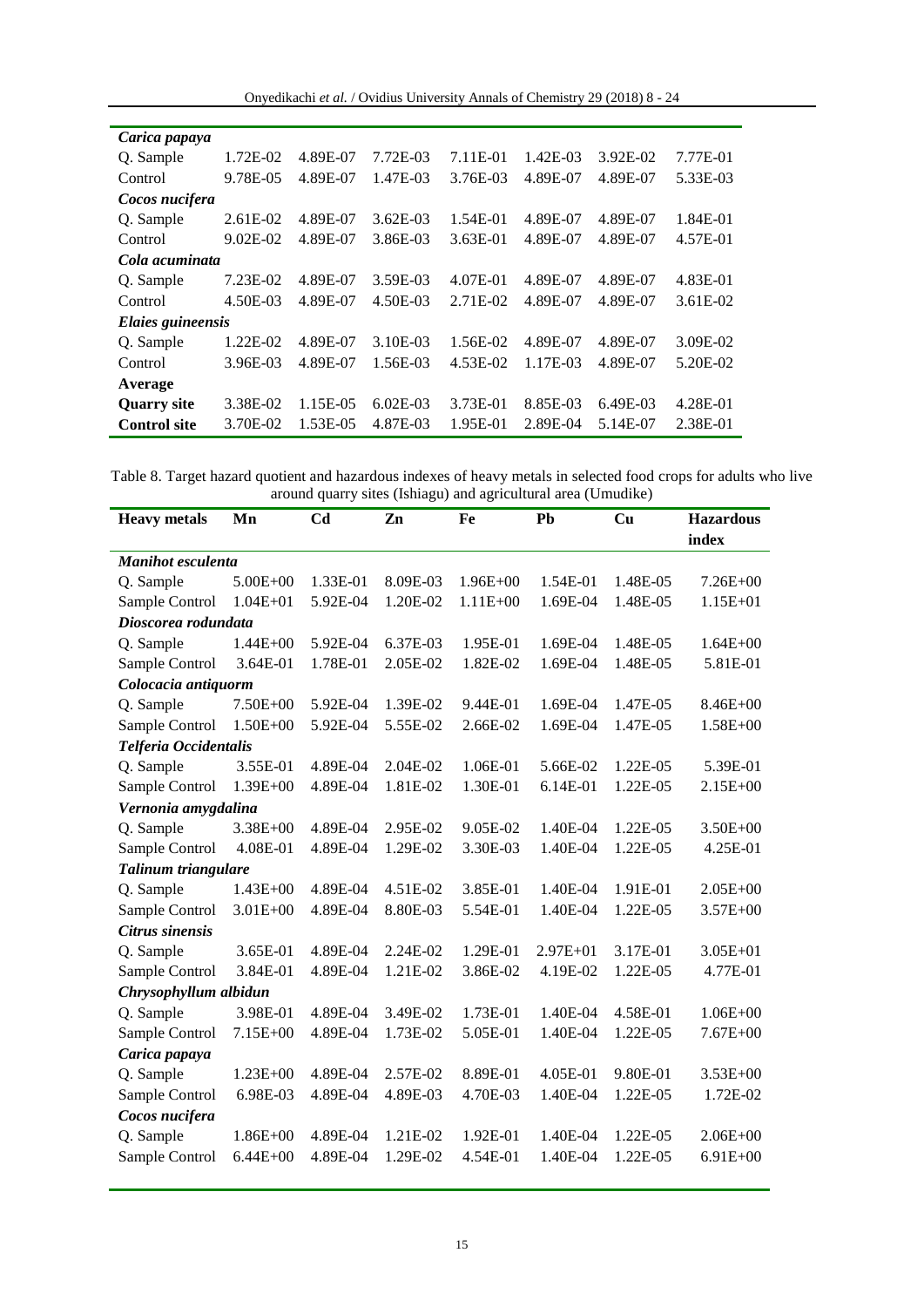| Onyedikachi et al. / Ovidius University Annals of Chemistry 29 (2018) 8 - 24 |  |
|------------------------------------------------------------------------------|--|
|------------------------------------------------------------------------------|--|

| Cola acuminata      |              |          |            |          |              |            |              |  |  |
|---------------------|--------------|----------|------------|----------|--------------|------------|--------------|--|--|
| O. Sample           | $5.16E + 00$ | 4.89E-04 | 1.20E-02   | 5.09E-01 | 1.40E-04     | 1.22E-05   | $5.68E + 00$ |  |  |
| Sample Control      | 3.21E-01     | 4.89E-04 | 1.50E-02   | 3.39E-02 | 1.40E-04     | 1.22E-05   | 3.71E-01     |  |  |
| Elaies guineensis   |              |          |            |          |              |            |              |  |  |
| Q. Sample           | 8.69E-01     | 4.89E-04 | $1.03E-02$ | 1.95E-02 | 1.40E-04     | $1.22E-05$ | 8.99E-01     |  |  |
| Sample Control      | 2.83E-01     | 4.89E-04 | 5.21E-03   | 5.66E-02 | 3.35E-01     | 1.22E-05   | $6.80E-01$   |  |  |
| Average             |              |          |            |          |              |            |              |  |  |
| <b>Quarry site</b>  | $2.42E + 00$ | 1.15E-02 | $2.01E-02$ | 4.66E-01 | $2.53E + 00$ | 1.62E-01   | $5.60E + 00$ |  |  |
| <b>Control site</b> | $2.64E + 00$ | 1.53E-02 | $1.63E-02$ | 2.45E-01 | 8.27E-02     | 1.28E-05   | $2.99E + 00$ |  |  |

Table 9. Target hazard quotient and hazardous indexes of heavy metals in selected food crops for children who live around Quarry sites (Ishiagu) and agricultural area (Umudike)

| <b>Heavy</b> metals   | Mn           | C <sub>d</sub> | Zn       | Fe           | Pb       | Cu       | HI           |
|-----------------------|--------------|----------------|----------|--------------|----------|----------|--------------|
| Manihot esculenta     |              |                |          |              |          |          |              |
| Q. Sample             | 4.59E+00     | 1.22E-01       | 7.42E-03 | $1.80E + 00$ | 1.41E-01 | 1.36E-05 | $6.66E + 00$ |
| Control               | $9.54E + 00$ | 5.43E-04       | 1.10E-02 | $1.02E + 00$ | 1.55E-04 | 1.36E-05 | $1.06E + 01$ |
| Dioscorea rodundata   |              |                |          |              |          |          |              |
| Q. Sample             | $1.32E + 00$ | 5.43E-04       | 5.84E-03 | 1.79E-01     | 1.55E-04 | 1.36E-05 | $1.51E + 00$ |
| Control               | 3.34E-01     | 1.63E-01       | 1.88E-02 | 1.67E-02     | 1.55E-04 | 1.36E-05 | 5.33E-01     |
| Colocacia antiquorm   |              |                |          |              |          |          |              |
| Q. Sample             | $6.88E + 00$ | 5.43E-04       | 1.28E-02 | 8.66E-01     | 1.55E-04 | 2.70E-05 | 7.76E+00     |
| Control               | $1.37E + 00$ | 5.43E-04       | 5.09E-02 | 2.44E-02     | 1.55E-04 | 2.70E-05 | $1.45E + 00$ |
| Telferia Occidentalis |              |                |          |              |          |          |              |
| Q. Sample             | 3.26E-01     | 4.50E-04       | 1.87E-02 | 9.79E-02     | 5.20E-02 | 1.12E-05 | 4.95E-01     |
| Control               | $1.28E + 00$ | 4.50E-04       | 1.66E-02 | 1.20E-01     | 5.65E-01 | 1.12E-05 | $1.98E + 00$ |
| Vernonia amygdalina   |              |                |          |              |          |          |              |
| Q. Sample             | $3.11E + 00$ | 4.50E-04       | 2.71E-02 | 8.33E-02     | 1.28E-04 | 1.12E-05 | $3.22E + 00$ |
| Control               | 3.76E-01     | 4.50E-04       | 1.18E-02 | 3.04E-03     | 1.28E-04 | 1.12E-05 | 3.91E-01     |
| Talinum triangulare   |              |                |          |              |          |          |              |
| Q. Sample             | $1.31E + 00$ | 4.50E-04       | 4.15E-02 | $3.54E-01$   | 1.28E-04 | 1.76E-01 | $1.88E + 00$ |
| Control               | $2.77E + 00$ | 4.50E-04       | 8.09E-03 | 5.10E-01     | 1.28E-04 | 1.12E-05 | 3.29E+00     |
| Citrus sinensis       |              |                |          |              |          |          |              |
| Q. Sample             | 3.36E-01     | 4.50E-04       | 2.06E-02 | 1.19E-01     | 2.73E+01 | 2.92E-01 | 2.81E+01     |
| Control               | 3.53E-01     | 4.50E-04       | 1.11E-02 | 3.55E-02     | 3.85E-02 | 1.12E-05 | 4.39E-01     |
| Chrysophyllum albidun |              |                |          |              |          |          |              |
| Q. Sample             | 3.66E-01     | 4.50E-04       | 3.21E-02 | 1.59E-01     | 1.28E-04 | 4.22E-01 | 9.80E-01     |
| Control               | $6.58E + 00$ | 4.50E-04       | 1.59E-02 | 4.65E-01     | 1.28E-04 | 1.12E-05 | 7.06E+00     |
| Carica papaya         |              |                |          |              |          |          |              |
| Q. Sample             | 8.00E-01     | 4.50E-04       | 2.37E-02 | 8.18E-01     | 3.73E-01 | 9.02E-01 | $2.92E + 00$ |
| Control               | 2.60E-01     | 4.50E-04       | 4.50E-03 | 4.33E-03     | 1.28E-04 | 1.12E-05 | 2.69E-01     |
| Cocos nucifera        |              |                |          |              |          |          |              |
| Q. Sample             | $1.72E + 00$ | 4.50E-04       | 1.11E-02 | 1.77E-01     | 1.28E-04 | 1.12E-05 | 1.91E+00     |
| Control               | 5.93E+00     | 4.50E-04       | 1.18E-02 | 4.18E-01     | 1.28E-04 | 1.12E-05 | $6.36E + 00$ |
| Cola acuminata        |              |                |          |              |          |          |              |
| Q. Sample             | 4.75E+00     | 4.50E-04       | 1.10E-02 | 4.68E-01     | 1.28E-04 | 1.12E-05 | 5.23E+00     |
| Control               | 2.96E-01     | 4.50E-04       | 1.38E-02 | 3.12E-02     | 1.28E-04 | 1.12E-05 | 3.42E-01     |
| Elaies guineensis     |              |                |          |              |          |          |              |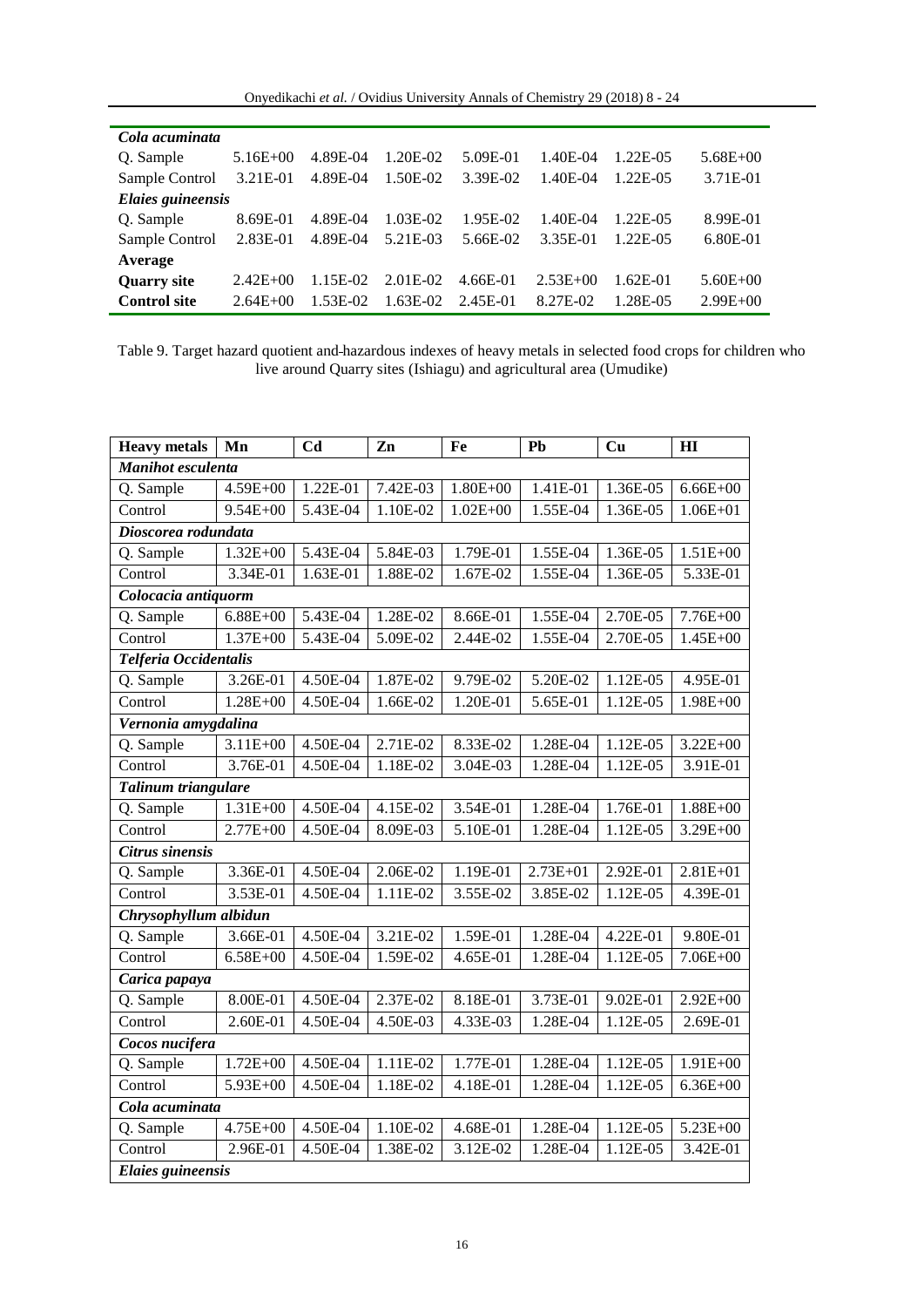| Q. Sample           | $1.13E + 00$ | 4.50E-04 | 9.52E-03 | 1.80E-02 | 1.28E-04     | $1.12E-05$  | $1.16E + 00$ |
|---------------------|--------------|----------|----------|----------|--------------|-------------|--------------|
| Control             | $6.42E-03$   | 4.50E-04 | 4.80E-03 | 5.21E-02 | 3.08E-01     | $1.12E-0.5$ | 3.72E-01     |
| Average             |              |          |          |          |              |             |              |
| <b>Quarry site</b>  | $2.22E + 00$ | 1.06E-02 | 1.84E-02 | 4.28E-01 | $2.32E + 00$ | 1.49E-01    | $5.15E+00$   |
| <b>Control site</b> | $2.42E + 00$ | 1.40E-02 | 1.49E-02 | 2.25E-01 | 7.61E-02     | $1.29E-0.5$ | $2.75E + 00$ |

Table 10. Carcinogenic risk of heavy metals in selected food crops from quarry site (Ishiagu) and agricultural area (Umudike)

|                          |                          | <b>ADULT</b>   |                |                              |                |                          |                              | <b>CHILDREN</b> |                          |                          |                |                              |
|--------------------------|--------------------------|----------------|----------------|------------------------------|----------------|--------------------------|------------------------------|-----------------|--------------------------|--------------------------|----------------|------------------------------|
| <b>Heavy</b> metals      | Mn                       | C <sub>d</sub> | Zn             | Fe                           | P <sub>b</sub> | Cu                       | Mn                           | C <sub>d</sub>  | Zn                       | Fe                       | P <sub>b</sub> | Cu                           |
| Manihot esculenta        |                          |                |                |                              |                |                          |                              |                 |                          |                          |                |                              |
| O. Sample                |                          | 5.06E-05       |                |                              | 4.58E-06       | $\overline{a}$           | $\overline{a}$               | 4.64E-05        |                          |                          | 4.20E-06       |                              |
| Sample Control           |                          | 2.25E-07       |                | $\overline{a}$               | 5.03E-09       | $\overline{a}$           |                              | 2.06E-07        |                          | $\overline{a}$           | 4.62E-09       | $\bar{a}$                    |
| Dioscorea rodundata      |                          |                |                |                              |                |                          |                              |                 |                          |                          |                |                              |
| Q. Sample                |                          | 2.25E-07       |                | $\overline{a}$               | 5.03E-09       | $\sim$                   | $\overline{a}$               | 2.06E-07        | $\overline{a}$           | $\overline{a}$           | 4.62E-09       | $\overline{\phantom{a}}$     |
| Sample Control           |                          | 6.75E-05       |                |                              | 5.03E-09       | $\overline{a}$           | $\overline{a}$               | 6.19E-05        |                          | $\overline{a}$           | 4.62E-09       | $\overline{a}$               |
| Colocacia antiquorm      |                          |                |                |                              |                |                          |                              |                 |                          |                          |                |                              |
| Q. Sample                |                          | 2.25E-07       |                | $\overline{a}$               | 5.03E-09       | $\overline{a}$           |                              | 2.06E-07        |                          |                          | 4.62E-09       | $\sim$                       |
| Sample Control           |                          | 2.25E-07       |                |                              | 5.03E-09       | $\overline{a}$           |                              | 2.06E-07        |                          | $\overline{a}$           | 4.62E-09       | $\equiv$                     |
| Telferia Occidentalis    |                          |                |                |                              |                |                          |                              |                 |                          |                          |                |                              |
| Q. Sample                |                          | 1.86E-07       | $\overline{a}$ | $\sim$                       | 1.68E-06       | $\blacksquare$           | $\blacksquare$               | 1.71E-07        | $\blacksquare$           | $\overline{\phantom{a}}$ | 1.55E-06       | $\frac{1}{2}$                |
| Sample Control           |                          | 1.86E-07       | $\overline{a}$ | $\overline{a}$               | 1.83E-05       | $\overline{a}$           | $\overline{a}$               | 1.71E-07        | $\overline{a}$           | $\frac{1}{2}$            | 1.68E-05       | $\frac{1}{2}$                |
| Vernonia amygdalina      |                          |                |                |                              |                |                          |                              |                 |                          |                          |                |                              |
| Q. Sample                |                          | 1.86E-07       |                | $\sim$                       | 4.15E-09       | $\overline{\phantom{a}}$ | $\overline{a}$               | 1.71E-07        | $\overline{a}$           | $\sim$                   | 3.82E-09       | $\overline{\phantom{a}}$     |
| Sample Control           |                          | 1.86E-07       | $\overline{a}$ | $\overline{a}$               | 4.15E-09       | $\overline{a}$           | $\overline{a}$               | 1.71E-07        | $\overline{a}$           | $\overline{a}$           | 3.82E-09       | $\overline{\phantom{a}}$     |
| Talinum triangulare      |                          |                |                |                              |                |                          |                              |                 |                          |                          |                |                              |
| Q. Sample                |                          | 1.86E-07       |                |                              | 4.15E-09       | $\blacksquare$           |                              | 1.71E-07        | $\overline{\phantom{a}}$ |                          | 3.82E-09       |                              |
| Sample Control           | $\overline{a}$           | 1.86E-07       | $\overline{a}$ | $\overline{a}$               | 4.15E-09       | $\overline{a}$           | $\overline{a}$               | 1.71E-07        | $\overline{a}$           | $\overline{a}$           | 3.82E-09       | $\frac{1}{2}$                |
| Citrus sinensis          |                          |                |                |                              |                |                          |                              |                 |                          |                          |                |                              |
| Q. Sample                |                          | 1.86E-07       |                | $\overline{a}$               | 8.83E-04       | $\overline{\phantom{a}}$ | $\overline{a}$               | 1.71E-07        |                          | $\overline{\phantom{a}}$ | 8.13E-04       | $\blacksquare$               |
| Sample Control           |                          | 1.86E-07       |                | $\overline{a}$               | 1.25E-06       | $\overline{a}$           | $\overline{a}$               | 1.71E-07        |                          | $\overline{a}$           | 1.15E-06       | $\frac{1}{2}$                |
| Chrysophyllum albidun    |                          |                |                |                              |                |                          |                              |                 |                          |                          |                |                              |
| Q. Sample                |                          | 1.86E-07       |                | $\overline{a}$               | 4.15E-09       | $\blacksquare$           | $\overline{a}$               | 1.71E-07        | $\overline{a}$           | $\overline{a}$           | 3.82E-09       | $\blacksquare$               |
| Sample Control           | $\overline{a}$           | 1.86E-07       | $\overline{a}$ | $\overline{a}$               | 4.15E-09       | $\overline{a}$           | $\overline{a}$               | 1.71E-07        | $\overline{a}$           | $\overline{a}$           | 3.82E-09       | $\frac{1}{2}$                |
| Carica papaya            |                          |                |                |                              |                |                          |                              |                 |                          |                          |                |                              |
| Q. Sample                | $\overline{\phantom{0}}$ | 1.86E-07       |                | $\qquad \qquad \blacksquare$ | 1.20E-05       | $\overline{\phantom{a}}$ | $\qquad \qquad -$            | 1.71E-07        | $\qquad \qquad \Box$     | $\blacksquare$           | 1.11E-05       | $\blacksquare$               |
| Sample Control           | $\overline{a}$           | 1.86E-07       |                | $\frac{1}{2}$                | 4.15E-09       | $\frac{1}{2}$            | $\overline{a}$               | 1.71E-07        | $\frac{1}{2}$            | $\frac{1}{2}$            | 3.82E-09       | $\overline{\phantom{a}}$     |
| Cocos nucifera           |                          |                |                |                              |                |                          |                              |                 |                          |                          |                |                              |
| Q. Sample                |                          | 1.86E-07       |                |                              | 4.15E-09       | $\blacksquare$           |                              | 1.71E-07        |                          |                          | 3.82E-09       | $\qquad \qquad \blacksquare$ |
| Sample Control           | $\overline{a}$           | 1.86E-07       |                |                              | 4.15E-09       | $\overline{a}$           | $\overline{a}$               | 1.71E-07        | $\overline{a}$           | $\overline{a}$           | 3.82E-09       | $\frac{1}{2}$                |
| Cola acuminata           |                          |                |                |                              |                |                          |                              |                 |                          |                          |                |                              |
| Q. Sample                |                          | 1.86E-07       |                |                              | 4.15E-09       | $\qquad \qquad -$        | $\qquad \qquad \blacksquare$ | 1.71E-07        |                          | $\overline{a}$           | 3.82E-09       |                              |
| Sample Control           |                          | 1.86E-07       |                |                              | 4.15E-09       | $\overline{a}$           | $\overline{a}$               | 1.71E-07        | $\overline{a}$           | $\overline{a}$           | 3.82E-09       |                              |
| <b>Elaies guineensis</b> |                          |                |                |                              |                |                          |                              |                 |                          |                          |                |                              |
| Q. Sample                |                          | 1.86E-07       |                |                              | $4.15E-09$     | $\overline{a}$           | $\overline{a}$               | 1.71E-07        |                          | $\overline{a}$           | 3.82E-09       | $\overline{a}$               |
| Sample Control           | $\overline{a}$           | 1.86E-07       | $\overline{a}$ |                              | 9.97E-06       | $\overline{a}$           | $\overline{a}$               | 1.71E-07        | $\frac{1}{2}$            | $\frac{1}{2}$            | 9.17E-06       | $\frac{1}{2}$                |
| Average                  |                          |                |                |                              |                |                          |                              |                 |                          |                          |                |                              |
| <b>Quarry site</b>       |                          | 4.39E-06       |                |                              | 7.51E-05       |                          |                              | 4.03E-06        |                          |                          | 6.91E-05       |                              |
| <b>Control site</b>      |                          | 5.80E-06       |                |                              | 2.46E-06       |                          |                              | 5.32E-06        |                          |                          | 2.26E-06       |                              |

#### *3.2. Discussion*

**Heavy metal concentration in soils and selected food crops.** Crop cultivation in contaminated soils results in absorption, translocation and subsequent bioaccumulation of trace metals to toxic levels in edible plant tissues. Human exposure to toxic heavy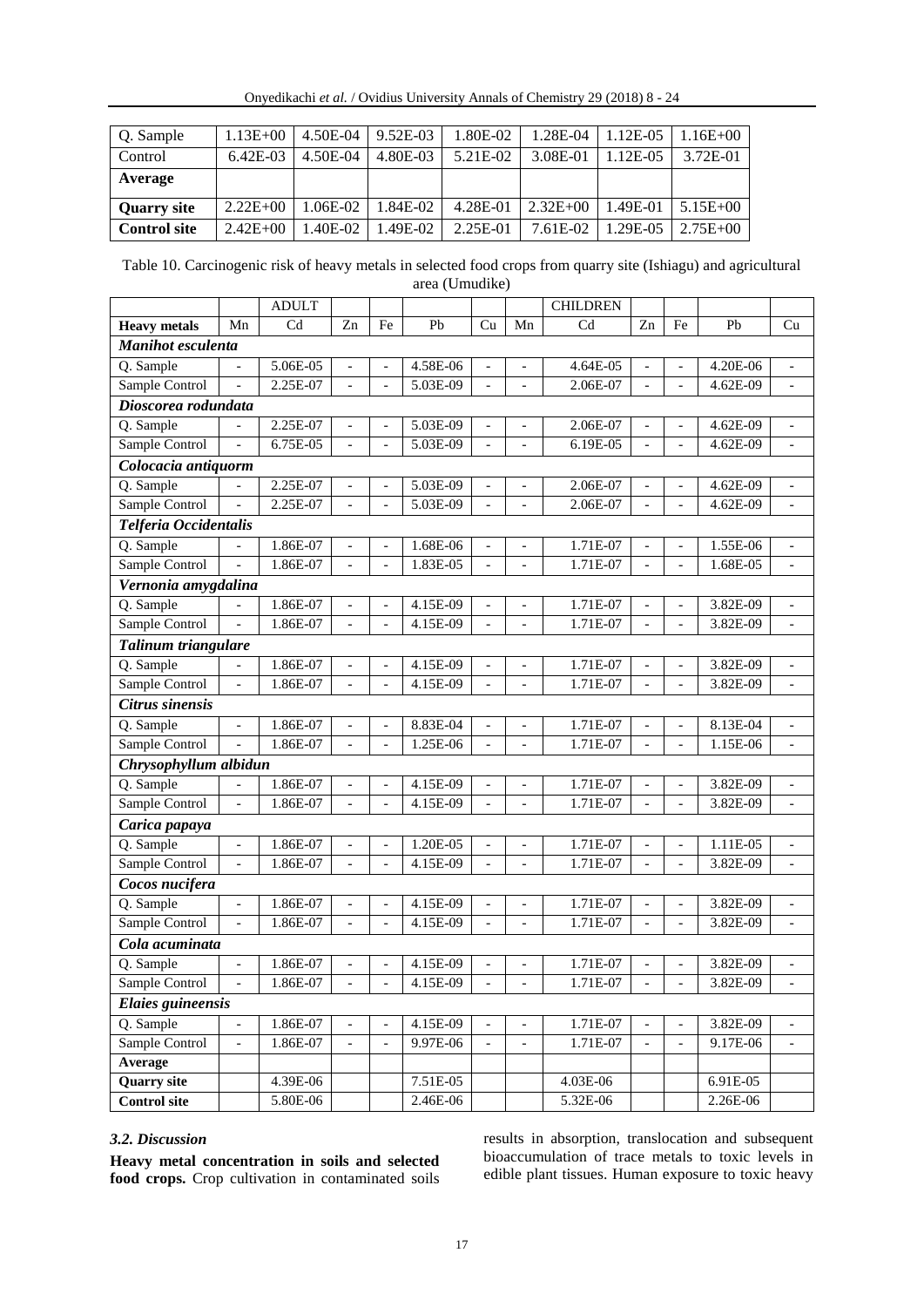metals can be through the food chain. Thus, there is potential risk to human and animal health from consumption of harvested farm produce like vegetables, tubers, fruits and nuts grown on polluted soils. Although, Fe, Mn, Zn, and Cu, are essential trace elements in human diet, when present in excess they can produce deleterious systemic effects [6].

Results on Table 3 show the mean concentration of heavy metals (mg/kg dry weight) in soil and selected vegetables tubers, fruits and nuts from polluted (Ishiagu) and supposed unpolluted area (Umudike). Heavy metals analyzed in this study are as follows: lead (Pb), cadmium (Cd), copper (Cu), manganese (Mn), iron (Fe) and zinc (Zn). Statistical test of significance was done at 95% confidence level. The results showed that the relative abundance of heavy metals across the locations and all samples was in the order  $Fe > Mn > Zn > Pb > Cu > Cd$ . Also, for soils the order was  $Fe > Mn > Zn > Cu > Pb > Cd$ . Relative abundance of heavy metals in food samples from the industrialized area (Ishiagu) was in the order  $Fe > Mn > Pb > Cu > Zn > Cd$ . While the concentration of heavy metals in samples from the commercial and residential area (Umudike) was found to be  $Fe > Mn > Zn > Pb > Cd > Cu$ . Findings show that food crops from the industrialized area (Ishiagu) accumulated heavy metals in the order tubers  $>$  fruits  $>$  nuts  $>$  vegetables, while those from the agricultural zone followed the order tubers > vegetables > fruits > nuts. Thus, root tubers accumulated more heavy metals compared to other food crops. This is in consonance with previous studies [23-28] and followed the general trend observed for trace metal accumulation in food crops [28]. Among heavy metals analyzed in this study, iron levels was highest in edibles and rhizosphere soils which could be as a results of its presence in the earth crust *i.e*., parent rock material. This justifies its use as reference metal in the computation of enrichment factor [29, 30].

A one way between subjects ANOVA (analysis of variance) was conducted to compare the concentration of heavy metals in test and control samples from Ishiagu and Umudike respectively. The means were treated as significantly different at  $p <$ 0.05. Result shows that there was (statistically determined) significant effect of quarrying activities on the concentration of the six investigated heavy metals (Fe, Mn, Zn, Pb, Cu, Cd) at *p* < 0.05 level.

Mean manganese concentration in food samples from Ishiagu was within the range of 10.16 mg/kg dry weight (dw) to 177.4 mg/kg dw while those from Umudike was within the interval of 0.20 mg/kg dw to 245.90 mg/kg dw. About 58% and 50% of samples from Ishiagu and Umudike respectively were above the joint FAO/WHO permissible limits for Mn in edible plants [23]. Mean manganese concentration in rhizosphere soils increased from 65.55 mg/kg to 248.50 mg/kg dw and 6.50 mg/kg dw to 275.60 mg/kg dw for Ishiagu and Umudike respectively.

Mean concentration of Mn in soils from the areas under study were within the globally accepted range for Mn and this is in consonance with previous studies. For tubers, mean concentration of manganese is highest in cocoyam and cocoyam test soils but lowest in yam samples. Results show that mean manganese concentration is higher in soil samples compared to that of the edible vegetables. Also, bitter leaf sample and soil appear to have the highest concentration of manganese when compared with other vegetables. Nuts showed higher manganese concentration when compared to fruit samples. A one way between subject ANOVA indicated that there was significant effect of anthropogenic activities on mean manganese concentration between the researched areas  $[F (23, 24) = 1.19E+06$  mg/kg dw, *p*= 0.00]. Post HOC comparism using the turkey LSD test indicated a significant difference in manganese levels (at *p* < 0.05 level) **within** test and control groups for vegetables, tubers, fruits and nuts. Also, statistical significant differences exist **between** contaminated samples and their respective controls. There was similar observation for test and control soils.

Mean cadmium concentration was below WHO detection limit of 0.0001 mg/kg for all test samples and controls except for cassava test sample (0.23 mg) and yam control sample (0.30 mg). Mean cadmium levels in top soil was below WHO detection limit of 0.0001 mg/kg for the two sampled areas. Adsorption of cadmium ions into surfaces of clay minerals, reduces its mobility under acidic or alkaline conditions. One way between subject ANOVA indicated that there was significant effect of human activities on mean cadmium level (at  $p < 0.05$  level) between the two areas under investigation [F (23, 24)  $= 2.14E+02$ ,  $p = 0.00$ . Multiple comparism showed that there is no statistical significant difference in mean cadmium level (at *p* < 0.05 level) within control group, within test group, and between both groups for edibles and soil. This is with exception to cassava sample gotten around quarry mines  $(0.23 \pm 0.03 \text{ mg/kg})$ dry weight) and yam control (0.30±0.00 mg/kg dry weight) which varied significant from all other samples and was slightly above FAO/WHO permissible limit of 0.21 mg/kg cadmium concentration in edibles [27].

The mean concentration of Zn in the selected food crops increased from 3.23±0.03 mg/kg dry weight to 27.71±0.01 mg/kg dry weight in waterleaf from Ishiagu while samples from Umudike showed an increase from 3.00±0.00 mg/kg dry weight to  $28.10\pm0.00$  mg/kg dry weight in yam. These values were below the joint FAO/WHO allowable limit of 47.4 mg/kg Zn levels in edibles. For tubers, mean zinc level was highest in cocoyam samples and soil. Mean zinc levels in rhizosphere soils increased from 2.7 mg in cassava soil to 53.95 mg/kg dw in cocoyam soil and 5.40 mg in water leaf soil to 29.20 mg/kg dw in yam soil for Ishiagu and Umudike respectively. Mean zinc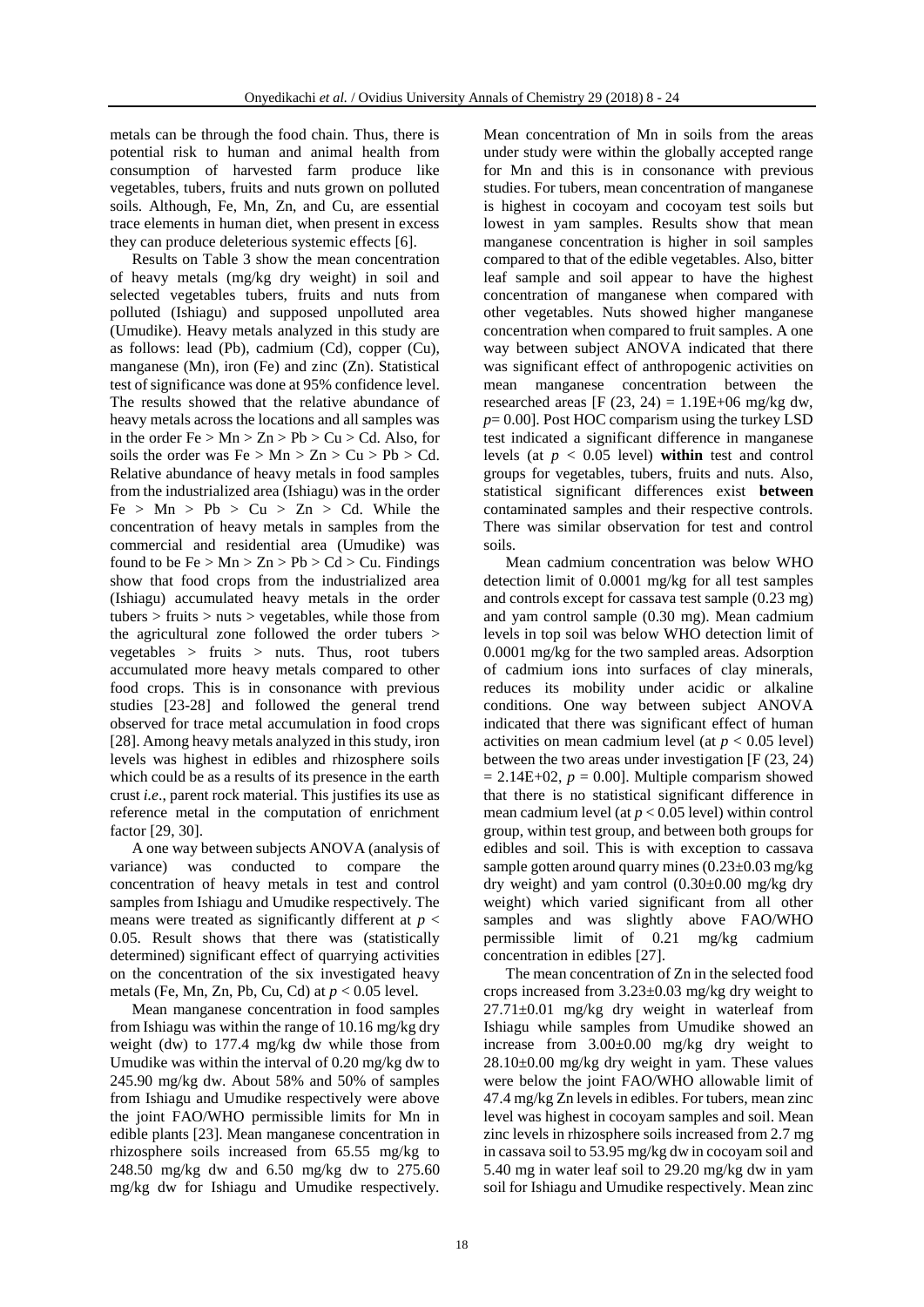levels in rhizosphere soils were below limits set by international regulatory bodies. Mean zinc concentration in edible vegetables and their respective soils appear to be very close for both test samples and controls. Suggesting that Zn levels in plants was mainly due to plant uptake. Also, vegetables had the uppermost zinc levels compared to other edibles with waterleaf at the peak. Fruits had higher amounts of zinc compared to nuts with star apple showing high levels when compared to other fruits and nuts. This is suggestive of the view that vegetables and fruits can serve as rich sources of Zn in the diets of the populace. One way between subject ANOVA indicated that there was significant effect of anthropogenic activities on mean zinc concentration between the researched areas  $[F (23, 24) = 7.36E+03]$ mg/kg dw,  $p = 0.00$ ]. LSD multiple comparism tables showed that there was statistical significant differences (at  $p < 0.05$  level) for food crops within the polluted group, within control group and when both groups were compared. This is with exception to coconut and kola nut test samples which showed significant differences ( $p = 0.67$ ). Also, rhizosphere soils showed statistical significant difference in mean zinc concentration within and between groups with exception to polluted yam soil and its control soil that were statistically insignificant  $(p = 0.822)$ .

Mean Fe concentration in food samples from the proposed polluted site decreased from 2,654.11 mg/kg dw in cassava to 31.95 mg/kg dry weight in palm nut while those from Umudike decreased from 7,148.45 mg/kg dw in cocoyam to 148.00 mg in bitter leaf. These values were extremely higher than the permissible limit of 20 mg/kg set by FAO/WHO for Fe in edible plants. Rhizosphere soil samples showed decrease in Fe content from 1,496.40 mg in cassava soil to 5.40 mg in bitter leaf soil and 7,301.20 mg/kg dw in cocoyam soil to 899.31 mg in pumpkin soil for Ishiagu and Umudike respectively. As at the time of this research, regulatory limit for Fe levels in soils was not available. Generally, iron levels in food and soil samples was highest compared to other metals. Iron levels was higher in tubers compared to vegetables, fruits and nuts with cassava  $(2654.11\pm0.11 \text{ mg/kg} \text{dw})$  having highest amounts. Amid the selected vegetables, water leaf test sample and control had chief Fe content. Quarry and control cocoyam soils had highest mean iron levels when compared to other soil samples. The high amount of iron in edible plants and top soils attest to the fact that Fe originates mainly from soil parent rock materials thus, its use as reference metal for the determination of enrichment factors. One way between subject ANOVA shows that there was significant contribution of extraction activities on iron concentration in samples gotten from farms proximal to quarry sites [F (23, 24) =  $5.62E+05$  mg/kg dw,  $p =$ 0.00]. Multiple comparism using the turkey LSD test indicated a statistically relevant discrepancy in mean iron levels (at *p* < 0.05 level) **within** test and control groups for vegetables, tubers, fruits and nuts. Also, statistical significant differences exist **between** contaminated samples and their respective controls. These observations were consistent for test and control soils.

Mean lead concentration was below WHO detection limit (BDL) of 0.0001 mg/kg in tubers, nuts, fruits and vegetables with exception to pumpkin (4.40 mg/kg dw) from the supposed control sites, orange (212.66 mg/kg dw) and cassava (0.91 mg/kg dw) both from the quarry site. Biochemical and physical processes involving Pb binding, inactivation and precipitation impede the translocation of Pb from absorbing roots, resulting in low Pb levels in plant parts [8]. Mean lead concentration in orange test sample was extremely high compared to all other samples. Elevated Pb levels in orange may reflect the physiology of the plant resulting in high affinity for Pb and suggesting its use in phytoremediation of Pb polluted sites. Mean lead concentration in pumpkin (4.40 mg/kg dw) from Umudike, orange (212.66 mg) and cassava (0.91 mg) both from Ishiagu were above the permissible limit of 0.43 mg set by WHO and FAO for Pb in edible plants. Pb content of rhizosphere soils were below WHO detection limit of 0.0001 mg/kg for all test soils and controls with exception to yam soil from Ishiagu, cassava and pumpkin soils from Umudike. Mean lead concentration in soils from the areas under study were within the safe reference range for Pb in soils. One way between subject ANOVA pointed out a significant effect of quarrying activities on mean Lead levels between Ishiagu and Umudike [F (23, 24)  $= 3.43E+06$  mg/kg dw,  $p = 0.00$ . LSD multiple comparism box reveals that there was negligible statistical difference in mean lead concentration (at *p* < 0.05 level) between test and control group with exceptions to polluted cassava, orange, pawpaw, palm nut, pumpkin and pumpkin soil which were statistically different compared to their respective controls. Within the test group, there was statistical significant difference in mean lead levels for the three fruits and vegetables with exceptions to bitter leaf and water leaf test samples which showed no statistically relevant difference. In contrast, mean lead concentration within the test group was statistically insignificant for the three nuts and tubers except for cassava from the polluted site. Statistical significant difference was observed within uncontaminated group for fruits, nuts and vegetables excluding star apple and pawpaw, bitter leaf and water leaf, kola nut and coconut controls. With exception to yam and cocoyam soils, no statistical significant difference was observed when mean lead concentration for contaminated soils were juxtaposed. Dissimilar observations were made for the supposed unpolluted soils with exception to yam and cocoyam soils. Mean lead levels in polluted soils varied from below detection limit of 0.000100 mg/kg dry weight to 9.80±0.2000 mg/kg dry weight, while control soils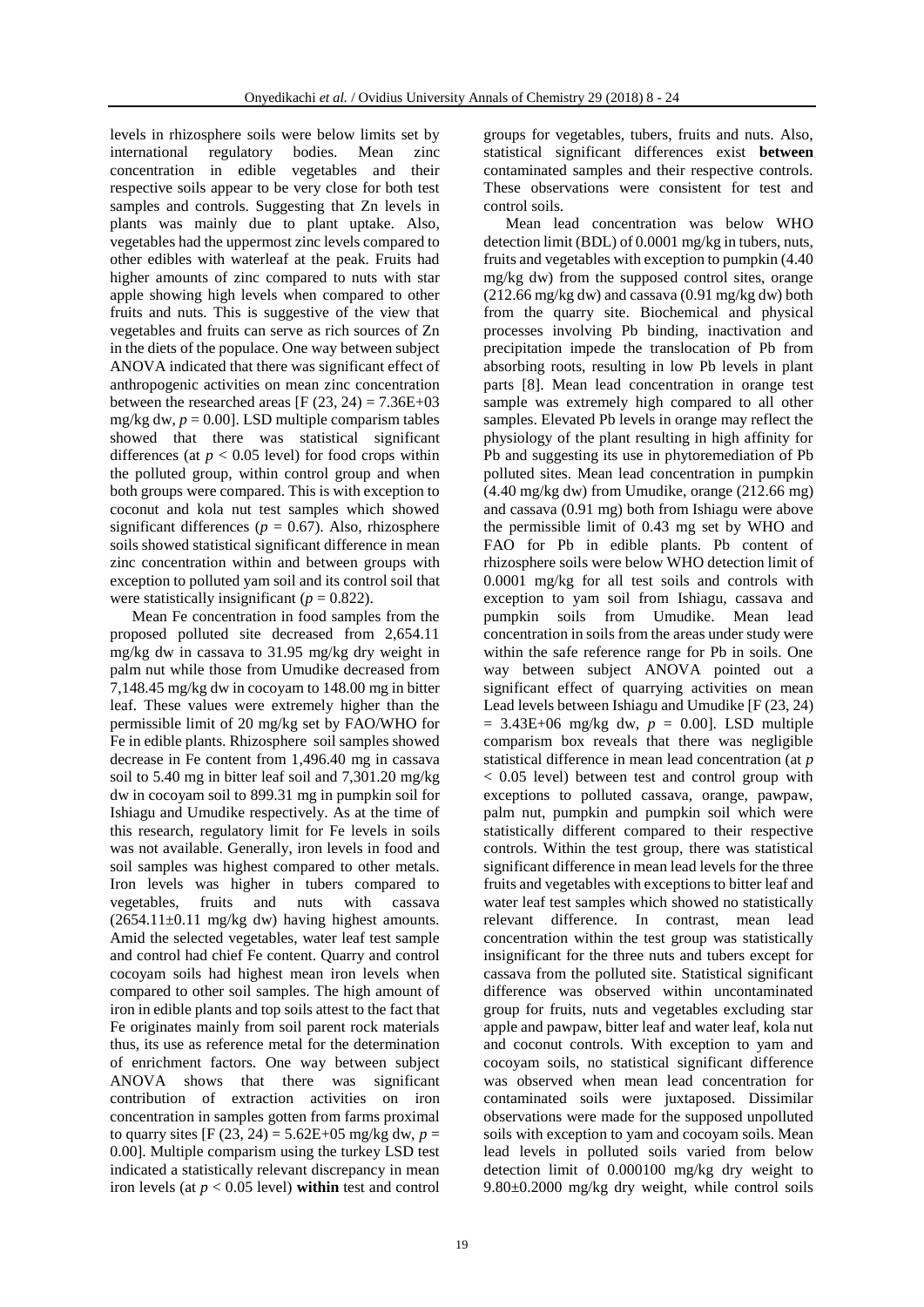were between  $0.0001$  and  $3.72\pm0.2000$  mg/kg dry weight. Mean lead concentration ranged from below WHO detection limit of 0.0001 mg to 212.66±0.06 mg/kg dry weight in samples from Ishiagu while those from the supposed control area Umudike ranged from below detection limit of  $0.0001$  mg to  $4.40\pm0.00$ mg/kg dry weight. Thus lead concentration in samples from quarry site was far above WHO permissible limit of 0.30 mg/kg in edibles. The populace at Ishiagu are therefore at risk of Pb poisoning. This could be the result of geoaccumulation of lead from anthropogenic sources around rhizosphere soils in the polluted area. Bioaccumulation of this metal in plant (livestock and human) tissues is the consequence of plant uptake (consumption). Lead plays no physiological role in man or animal system and thus not required even at trace levels. Lead hampers many metabolic pathways and processes. Pb poisoning can disrupt the functioning of several tissues, organs and systems including the heart, kidneys, bones, intestine, nervous and reproductive systems [28]. It is particularly toxic to infants because of their smaller bodies and resulting in behavioral and learning disorders [31]. Symptoms of Pb intoxication include confusion, headache, anaemia, abdominal pain, irritability etc. With serious intoxication, coma, seizures, and death may result [32]. In the nearest future, a threatening situation of lead poisoning may occur in study area. With exception to fruits and waterleaf test sample, mean concentration of copper in edible samples from the researched areas was below detectable limits of 0.001 mg/kg, suggesting that fruit may serve as rich sources of this trace metal. Cu concentration in topsoil from Ishiagu was between below detection limits and 80.21 mg while soils from Umudike varied from below detection to 49.90 mg. Mean concentration of copper in three fruits and waterleaf from polluted site was above WHO permissible limits of 0.1 mg/kg dry weight of copper in edibles. Compared to other soils, waterleaf and cocoyam rhizosphere soils showed elevated copper levels. One way between subjects ANOVA indicated that there was a statistically significant effect of anthropogenic activities on mean copper levels between polluted and control samples. [F (23, 24) = 3.21E+05 mg/kg dw, *p*  $= 0.00$ ]. Post HOC comparism using the turkey LSD test showed that the statistical difference in mean Copper levels (at *p* < 0.05 level) **within** control group was trivial for vegetables, tubers, fruits and nuts. Three selected fruits (pawpaw, orange and star apple) and waterleaf from the polluted area showed statistical significant difference in mean copper levels when juxtaposed with all other samples both within the test group and against control group.

**Bio-concentration factor.** To express quantitatively the bioavailability and bioaccumulation patterns of these elements in edible plant tissues, the heavy metal accumulation potential of food samples was assessed and presented in Table 5. Total heavy metal extraction coefficient was higher in the proposed polluted site (Ishiagu  $= 1.57E+03$ ) compared to the supposed control site (Umudike  $= 3.50E+02$ ) implicating once again quarrying activities as the source of the bio-accumulated heavy metals in plant tissues. The trend for bio-concentration factor or heavy metal extraction coefficient with regards to samples from Ishiagu is given as  $Pb > Cd > Fe > Zn$  $> Cu > Mn$  while for Umudike the order is  $Pb > Cd >$  $Fe > Zn > Cu > Mn$ . Results show that plants had high accumulation potential for Pb and Cd which can be attributed to the high enrichment of these metals in soils and atmospheric deposition on shoot from nonferrous activities. The affinity coefficient for heavy metals in studied food samples from Ishiagu was in the order cassava > pumpkin > bitter leaf > waterleaf > cocoyam > yam while those from Umudike followed the trend yam  $>$  waterleaf  $>$  cassava  $>$ pumpkin > bitter leaf > cocoyam. Results shows that cassava is a hyperaccumulator of the six researched metals, this can be attributed to the special physiology of the plant and the high enrichment of these metals in the polluted soils which are direct contact with cassava root tubers. Also, pumpkin from both polluted and control sites shows hyperaccumulation for Pb this can be attributed to high root uptake and atmospheric deposition on foliage. Compared to fruits and nuts, leafy vegetables easily take-up heavy metals and accumulate them in their edible tissues [33]. Heavy metals are easily accumulated in their edible tissues in amounts capable of causing health problems to humans and livestock [29].

All samples from polluted and control sites had high extraction coefficient for Cd particularly the tubers, this is expected since they are in direct contact with soil enriched with Cd. Cadmium uptake may result in a wide range of lethal effects in plants. It can hamper several physiological processes in plants particularly, oxidative reactions and nitrogen metabolism [30]. Bitter leaf from polluted and control sites showed hyperaccumulation for Zn suggestive that bitter leaf can serve as a rich source of the metal. Bioaccumulation potencies of cassava for Mn are 1.80 and 9.28 for test samples and control respectively. The hyperaccumulation of Mn can perhaps be attributed to the significant physiological roles it plays in the plant. Currently, such plants having high affinity for their essential trace elements are used for phytoremediation. These findings suggest the use of cassava as a bio-indicator for environmental pollution.

## **Health risk assessment for Ishiagu and Umudike.**

*Daily intake of heavy metals.* Tables 6 and 7 show the estimated daily intake of Fe, Mn, Zn, Pb, Cu and Cd for adults and children. The daily intake of heavy metals (DIM) was found to depend on the concentration of heavy metals in food samples and amount in kilograms of the particular food eaten [30].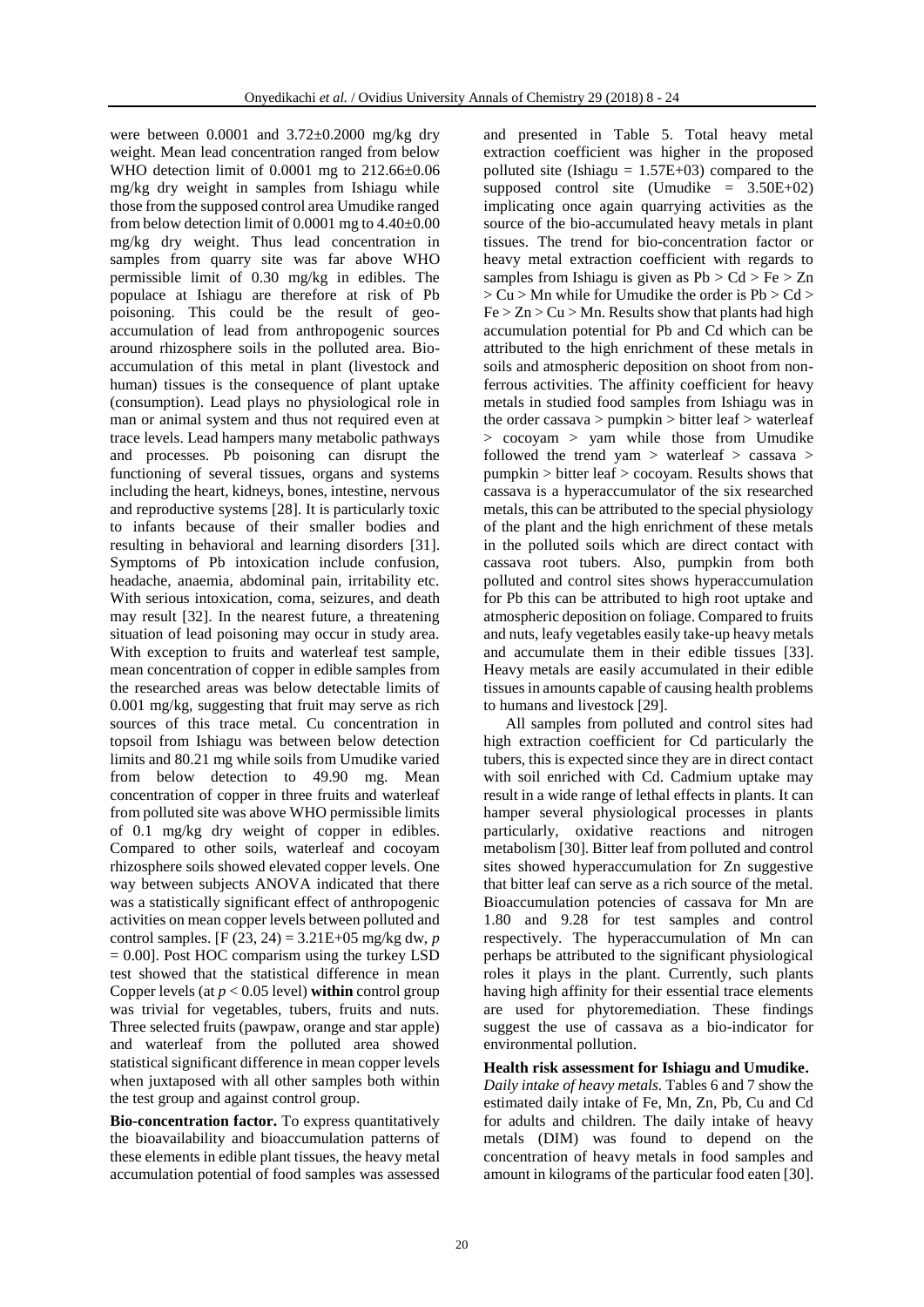Based on average values, the result showed that daily intake of metals through food consumption in Ishiagu was in the ascending order  $Cd < Zn < Cu < Pb < Mn$ < Fe for both adults and children. In the control site (Umudike), the estimated daily intake of heavy metals (based on average values) varied by not less than multiples of  $10^n$  from the least  $(Cu)$  to the highest (Fe) and was in the order  $Cu < Cd < Pb < Zn < Mn$ < Fe for both adults and children. For samples from the quarry site, EDIM for Pb a known carcinogen was higher than some essential trace metals like Cu and Zn while known carcinogenic metals had among the least EDIM in the control region, indicating that quarrying activities in Ishiagu poses potential health and carcinogenic risk to the populace. The EDIM of all six heavy metals together was highest in cassava for the two sampled areas (for adults 1.64 mg/kg/day and 1.04 mg/kg/day while, calculated values for children was 1.51 mg/kg/day and 9.50E-01 mg/kg/day for test samples and controls respectively). The ingestion of heavy metals via food consumption was in the order tubers > fruits > nuts > vegetables for Ishiagu while that of the control site was in order tubers  $>$  vegetables  $>$  fruits  $>$  nuts. The estimated daily intake of heavy metals through vegetable consumption was highest in waterleaf (3.49E-01 mg/kg/day and 4.88E-01 mg/kg/day) one of the most eaten vegetable in the researched areas. International regulatory bodies like the US EPA defined the reference oral dose (RfD) for heavy metals as an estimate of the tolerable daily intake of a metal by human population that will pose no health risk during a life time. It is usually employed for the assessment of EPA's non-carcinogenic health risk [14, 15]. RfD values for the six researched metals are presented in Table 1. According to international regulatory bodies, the provisional tolerable intake for Cd is 0.001 mg kg−1 day−1 . This value is notably above the average daily intake for adults (of 1.15E-05 mg kg<sup>-1</sup> day<sup>-1</sup> and 1.53E-05 mg kg<sup>-1</sup> day<sup>-1</sup>) and children (1.06 mg kg<sup>-1</sup>)  $day^{-1}$  and 1.40 mg kg<sup>-1</sup> day<sup>-1</sup>) obtained in this study for Ishiagu and Umudike respectively. This suggests that the populace in the study area may not be ingesting toxic doses of Cd. Average daily intake of Zn by adults through consumption of food crops was 6.02E-03 mg kg<sup>-1</sup> day<sup>-1</sup> and 4.87E-03 mg kg<sup>-1</sup> day<sup>-1</sup> while the average daily Zn intake by children was 5.54 E-03 mg kg<sup>−1</sup> day<sup>−1</sup> and 4.48 E-03 mg kg<sup>−1</sup> day<sup>−1</sup> for quarry and control site respectively. These values are below the oral dose of 0.3 mg kg<sup>-1</sup> Zn day<sup>-1</sup> recommended to be safe. 8.85E-03 mg  $kg^{-1}$  day<sup>-1</sup> and 2.89E-04 mg kg<sup>-1</sup> day<sup>-1</sup> (for adults) and 8.13 E-03 mg  $kg^{-1}$  day<sup>-1</sup> and 2.67 E-04 mg kg<sup>-1</sup> day<sup>-1</sup> are the daily oral exposures to Pb obtained for the people living around Ishiagu and Umudike respectively. These values are below the tolerable daily intake of 0.0035 mg kg<sup>-1</sup> day<sup>-1</sup> set by the US EPA. The reference oral dose for Fe is 0.8 mg kg<sup>-1</sup> day<sup>-1</sup> as set by US EPA. The average estimated daily intake of Fe obtained in this study was 3.73E-01 mg kg<sup>-1</sup> day<sup>-1</sup> and 1.95E-01

mg kg<sup>-1</sup> day<sup>-1</sup> (adults) also 3.43 E-01 mg kg<sup>-1</sup> day<sup>-1</sup> and 1.80 E-01 mg  $kg^{-1}$  day<sup>-1</sup> (children) for the populace around quarry and control site respectively. These values are below the reference oral dose for Fe indicating that the human population within these locals may be ingesting safe levels of Fe. On the average, daily Cu intake of 6.49E-03 mg kg<sup>-1</sup> day<sup>-1</sup> and 5.14E-07 mg  $kg^{-1}$  day<sup>-1</sup> as obtained in this study for Ishiagu and Umudike suggest a safe oral dose since values are away below the recommended daily intake of  $0.04 \text{ mg} \text{ kg}^{-1}$  Cu per day as defined by regulatory bodies. The recommended daily intake by international regulatory bodies for Mn is 0.014 mg kg−1 day−1 . Daily intake for Mn in investigated samples was between 4.96E-03 mg  $kg^{-1}$  day<sup>-1</sup> in pumpkin to 1.05E-01 mg  $kg^{-1}$  day<sup>-1</sup> in cocoyam with an average of  $3.38E-02$  mg kg<sup>-1</sup> day<sup>-1</sup> for the populace at Ishiagu. Average daily intake of Mn for Umudike was 3.70E-02 mg kg−1 day−1 . Average values are above the limits set by US EPA.

*Target hazard quotient and hazardous indexes of heavy metal in selected food crops.* In order to give an estimate of the non-carcinogenic health risk due to oral exposure to heavy metals, the target hazard quotient and hazardous indexes of heavy metal in selected food crops was calculated. Though, the THQ does not reveal the extent in (quantitative terms) to which an exposed population experiences health risk it does indicate levels of concern [14, 15]. Generally if THQ < 1 there is no health risk associated with the current level of exposure to a given substance and the population under study is considered to be safe. Reverse is the case when  $THQ > 1$ . In this study, Tables 8 and 9 presented the average THQ values obtained for Mn, Cd, Zn, Fe, Pb and Cu was 2.42E+00, 1.15E-02, 2.01E-02, 4.66E-01, 2.53E+00 and 1.62E-01respectively for samples from Ishiagu. Average target hazard quotients obtained for Mn and Pb was  $> 1$  indicating that the residents at the quarry site may be exposed to potential non-carcinogenic health risk due to Mn and Pb intoxication. Food samples from Umudike had average THQ values of 2.64E+00, 1.53E-02, 1.63E-02, 2.45E-01, 8.27E-021.28E-05. Thus, Mn poses possible noncarcinogenic health risk for the populace at Umudike. For individual samples, the THQs of Cd, Zn and Cu for food crops from Ishiagu and Umudike were less than one which implies that the daily intake of these metals by the populace were below the reference oral dose and the population is may be safe from Cd, Zn and Cu intoxication. Considering samples individually, health risk indexes for Fe and Pb in all analyzed samples were also below one with exception to cassava from Ishiagu and orange from Umudike. Mn showed THQ values greater than one for about 67% of samples from Ishiagu and 50% of samples from Umudike. Krishna *et al*. [34] reported that maximum THQ value poses relatively higher potential health risk to human beings especially for residents in the locals with serious metal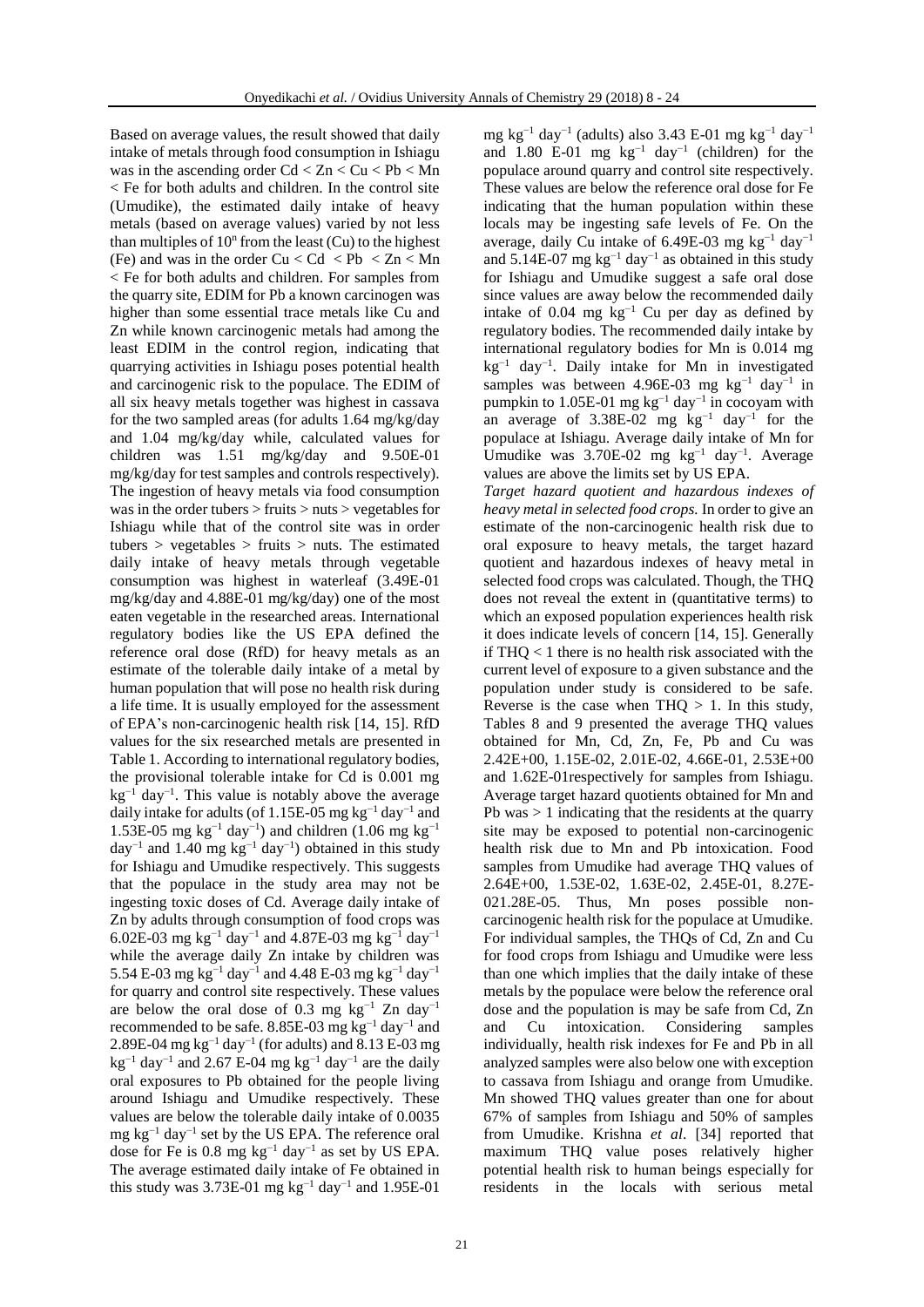contamination. Thus, the daily intake of Mn for most of the samples from Ishiagu were above the reference oral dose indicating a level of concern for Mn intoxication in the research areas [34]. The cancer slope factors were used to estimate the carcinogenic risk (CR) and results are presented in Table 10. Average predictable life time risk to cancer due to Pb intake estimated in this study was 7.51E-05 for Ishiagu and 2.46E-06 for Umudike. With regards to US EPA standard, these values fall within the range of predictable lifetime risk to cancer [11, 20]. On the average, the lifetime probability of contracting cancer by ingesting Cd through food crops grown around quarry mines as obtained in this study was 4.39E-06 while carcinogenic risk value obtained for those ingesting Cd through food crops grown around Umudike was 5.80E-06. These values indicate a lifetime (70 years) probability of contracting cancer with respect to US EPA prescriptions. Average carcinogenic risk values obtained for Pb and Cd in this study, suggest that they be placed for further consideration as chemicals of concern [18]. As at the time of this research, there was inadequate human and animal data on the carcinogenicity or equivocal mutagenicity for Mn, Zn, Cu and Fe [19, 20].

## **4. Conclusions**

This study presents a typical model for the probabilistic health risk assessment due to heavy metals intake through consumption of food crops. Total heavy metal extraction coefficient for food crops from around quarry mines (Ishiagu) was higher compared to values obtained for the supposed control site (Umudike) implicating once again, quarrying activities as a major source of the bio-accumulated heavy metals in plant tissues. Mn and Fe concentration in food samples were generally above the permissible limits set by WHO and FAO. Relative to other samples, cassava and pumpkin from the areas under study had elevated levels of lead and cadmium which were above the permissible limits of 0.43 mg/kg and 0.21 mg/kg set by WHO and FAO [27]. Similar observation was made for their rhizosphere soils. Zn levels in food crops and rhizosphere soils from both sites was generally below the permissible limit for Zn in edible plants and agricultural soils. Thus, the populace in the researched areas may not be predisposed to Zn intoxication. With exception to fruits and waterleaf test sample, mean concentration of copper in edible samples from the researched areas were below detection limits (BDL) of 0.001 mg/kg. Results show that ingestion of heavy metals via food consumption in the researched areas is mainly through tubers which serve as the most important staple foods in these areas. The DIM of all six heavy metals together was highest in cassava for the two sampled areas (1.64E+00 mg/kg/day and 1.04E+00 mg/kg/day for test samples and controls respectively). With few exceptions the THQs for Cd, Cu, Fe and Zn calculated in this study were less than one suggesting that the investigated human populations may be free from non-carcinogenic health risk due to Cd, Cu, Fe and Zn intoxication. Average target hazard quotients obtained for Mn and Pb were > 1 indicating that the residents at the quarry site may be exposed to potential non-carcinogenic health risk due to Mn and Pb intoxication. Observed THQ values due to Mn on the average, was  $> 1$  indicating possible noncarcinogenic health risk for the populace at Umudike. On the average, the carcinogenic health risk to residents ingesting cadmium and lead through food crops grown around quarry mines as obtained in this study indicated a lifetime (70 years) probability of contracting cancer with respect to US EPA prescriptions. Findings suggest that cadmium and lead be placed for further consideration as chemicals of concern with regards to the human populations studied.

*Recommendations.* A better understanding of the correlation between exposure, individual susceptibility and health effects of environmental pollutants like heavy metals investigated in this study facilitates the development of preventive and ameliorative measures, resulting in a decline in cancer risk for an exposed population. Several ecological and health risk parameters estimated in this study gave higher values for Ishiagu compared to Umudike implicating quarry activities as a major source of environmental contaminants. However, this study does not suggest complete safety for the populace in Umudike but advocate for more biomonitoring and environmental remediation programs in both areas especially for Ishiagu. Although, values for the calculated cancer risk for most of the samples (individually) was within the safe range, average values suggests a level of concern for Pb and Cd thus pointing to the need for further bio-monitoring studies. A combination of environmental health risk assessment and human bio-monitoring studies may synergistically promote a better understanding of the bioaccessibility and bioavailability of heavy metals which is important for the determination of potential health risk to humans. Elevated levels of heavy metals in cassava samples as shown by the metal extraction coefficient calculated in this study suggest its use as a bio-indicator of ecological and health hazards. Plants like bitter leaf and cassava with high affinity for trace metals essential for plant and human physiology may be used as phyto-remediators of Zn, Fe, Cu and Mn. Also, this study did not assess the possible carcinogenic risk due to other types of hazardous substances like toxic gases which may be part of industrial effluent of which the additive effect may increase THQ and push CR values beyond the permissible limits set by US EPA. Furthermore, oral exposure to contaminants should not be the only criterion for assessing health risk, other routes of human exposure should be considered including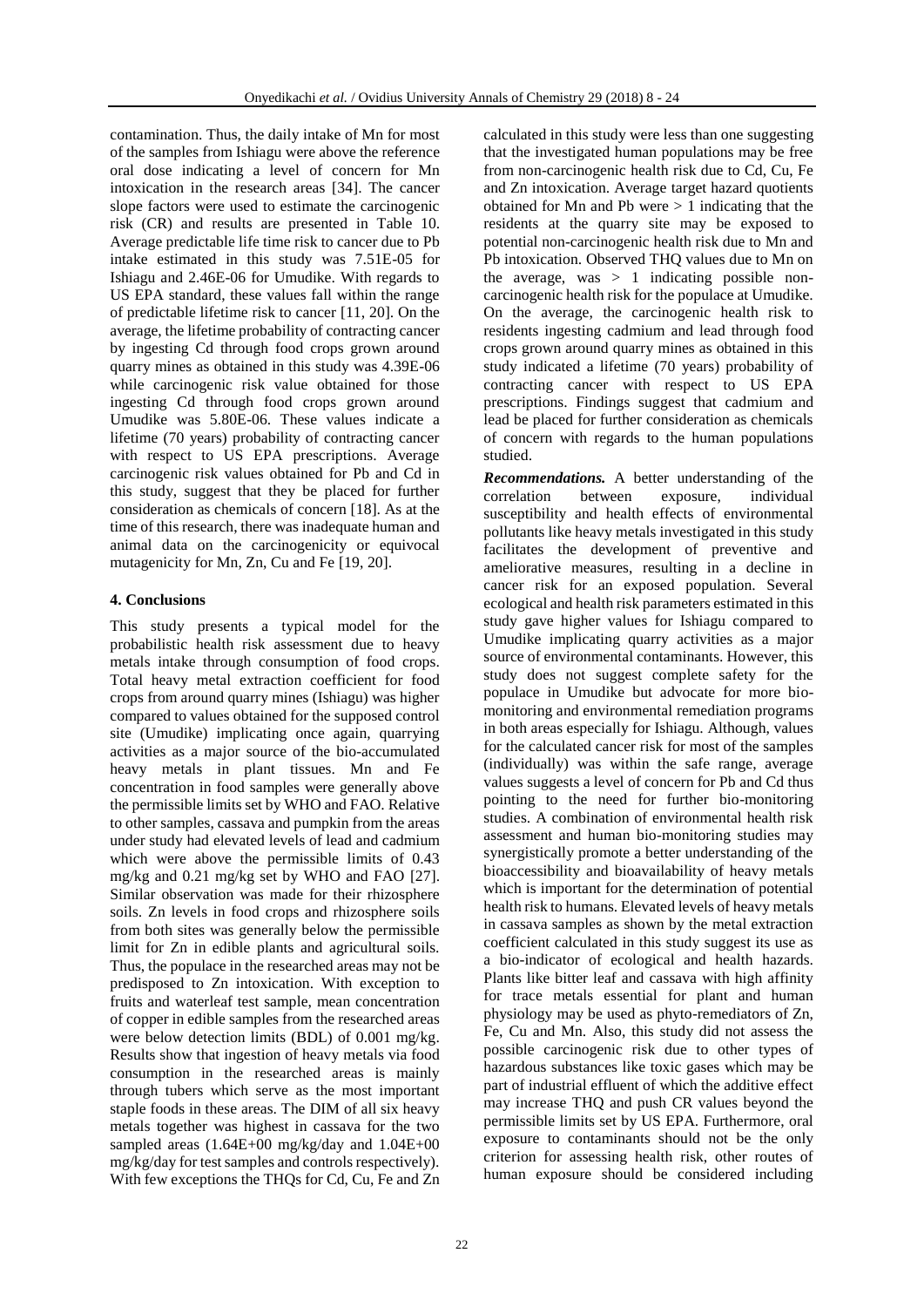gaseous intake (inhalation) and dermal deposition. To curtail environmental pollution and the associated health risk, pollution alleviation strategies like sensitizing the masses, proper management of industrial effluent, enacting laws that guide the release of domestic and industrial runoff to the surrounding lands, industrial localization away from residential areas, microbial-remediation and the use of weeds with no known medicinal or dietary role(s) in the site of interest as phyto-remediators may suffice.

Mitigating health risk challenges for an exposed population will require the collaborative efforts of the masses, policy makers local and international regulatory bodies like WHO, FAO, NAFDAC, NDLEA etc.

**Conflicts of interest:** The authors declare no conflict of interest.

#### **References**

- [1]. World Health Organization-International Program for Chemical Safety (WHO-IPCS), 2010. Harmonization Project Document No. 8. WHO human health risk assessment toolkit: Chemical hazards. Inter-Organization Program for the Sound Management of Chemicals (IOMC).
- [2]. A. Mahmood, R.N. Malik, Human health risk assessment of heavy metals via consumption of contaminated vegetables collected from different irrigation sources in Lahore, Pakistan, Arabian Journal of Chemistry 7 (2014) 91–99.
- [3]. E.H. Aloh, O.G. Aloh, F.C. Otuu, E.N. Shu, C.I. Maduka, I.S. Inya-Agha, C.O.E. Nwando, B.H. Tilako, C.C. Okechukwu, Occupational health hazards associated with continuous exposure to quarry activities among quarry workers in Ebonyi State, South East Geopolitical Zone, Nigeria, IOSR Journal of Environmental Science, Toxicology and Food Technology 11 (2017) 10-19.
- [4]. K.U. Osuocha, E.C. Chukwu, E.A. Ugbogu, O.C. Atasie, C.E. Ogbonna, Effects of quarry mining activities on the nutritional composition of edible vegetables in Ishiagu, Ebonyi state, Nigeria, Journal of Experimental Biology and Agricultural Sciences 4 (2016) 467-474.
- [5]. S. Khan, Q. Cao, Y.M. Zheng, Y. Z. Huang, Y. G. Zhu, Health risks of heavy metals in contaminated soils and food crops irrigated with wastewater in Beijing, China, Environmental Pollution 152 (2008) 686–692.
- [6]. P.F. Avila, S.E. Ferreira, C. Candeias, Health risk assessment through consumption of vegetables rich in heavy metals: the case study of the surrounding villages from Panasqueira mine, Central Portugal, Environmental Geochemistry and Health 39 (2017) 565–589.
- [7]. R.C. Tasrina, A. Rowshon, A.M.R. Mustafzur, I. Rafqul, M.P. Ali, Heavy metals contamination in vegetables and its growing soil, Journal of Environmental Analytical Chemistry 2 (2015) 2-6.
- [8]. M. Rezvan, M. Zaefarian, Bioaccumulation and translocation factors of cadmium and lead in *Aeluropus littoralis*, Australian Journal of Agricultural Engineering 2 (2011) 114-119
- [9]. J.K. Nduka, O.E. Orisakwe, Assessment of environmental distribution of lead in some municipalities of South-Eastern Nigeria, International Journal of Environmental Research and Public Health 7 (2010) 2501- 2513.
- [10]. O.J. Ayodele, O.S. Shittu, T. Balogun, Heavy metal pollution assessment of granite quarrying operations at Ikole-Ekiti, Nigeria, International Journal of Environmental Monitoring and Analysis 2 (2014) 333-339.
- [11]. K.W. Nkpaa, K.C.P. Iwuanyanwu. M.O. Wegwu, E. B Essien, Health risk assessment of hazardous metals for population via consumption of seafood from Ogoniland, Rivers State, Nigeria; A case study of Kaa, B-Dere, and Bodo City, Environmental Monitoring and Assessment 188 (2016) 1-10.
- [12]. E.O. Nwaichi, M.O. Wegwu, U.L. Nwosu, Distribution of selected carcinogenic hydrocarbon and heavy metals in an oil-polluted agriculture zone, Environmental Monitoring and Assessment 186 (2014) 8697–8706.
- [13]. X. Wang, T. Sato, X. Baoshan, Health risk of heavy metals to the general public of Tianjin, China via consumption of vegetables and fish, Science of the Total Environment 350 (2005) 2837.
- [14]. F. Guerra, A.R. Trevizam, T. Muraoka, N.C. Marcante, Heavy metals in vegetables and potential risk for human health, Science and Agriculture 69 (2012) 54–60.
- [15]. M.A.M. Mahmoud, H.S. Abdel-Mohsein, Health risk assessment of heavy metals for Egyptian population via consumption of poultry edibles, Advances in Animal and Veterinary Sciences 3 (2015) 58–70.
- [16]. US EPA, Hubson River PCBs reassessment RI/FS Phase 2 Human Health Risk Assessment, (1998). Scope of work, Region II, U.S. Environmental Protection Agency, Washington, D.C. 290 Broadway New York. N.Y. 10007.
- [17]. ATSDR, Agency for toxic substance and disease registry (2010). Public health assessment and health consultation. CENEX supply and marketing, Incorporated, Quicy, Grant County, Washington.
- [18]. C.W. Liu, C.P. Liang, F.M. Huang, Assessing the human health risks from exposure of inorganic arsenic through oyster (*Crassostrea*